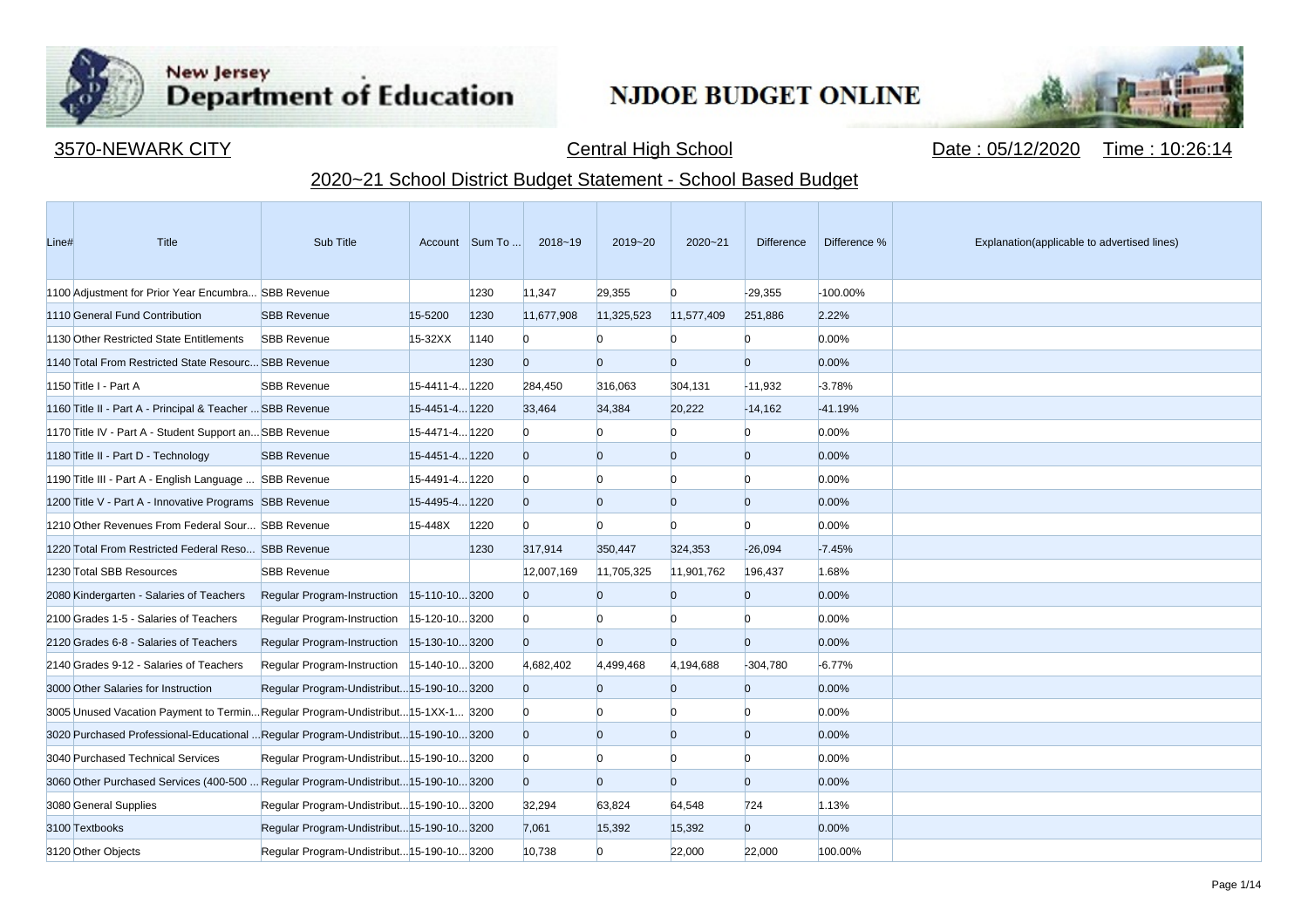| Line# | Title                                                                             | Sub Title                                |                | Account Sum To | 2018~19        | 2019~20        | 2020~21        | Difference     | Difference % | Explanation(applicable to advertised lines) |
|-------|-----------------------------------------------------------------------------------|------------------------------------------|----------------|----------------|----------------|----------------|----------------|----------------|--------------|---------------------------------------------|
|       | 3200 TOTAL REGULAR PROGRAMS - IN Regular Program-Undistribut                      |                                          |                | 72260          | 4,732,495      | 4,578,684      | 4,296,628      | $-282,056$     | $-6.16%$     |                                             |
|       | 3500 Salaries of Teachers                                                         | Cognitive-Mild                           | 15-201-10 3660 |                | $\mathbf{0}$   | $\Omega$       |                | $\overline{0}$ | 0.00%        |                                             |
|       | 3520 Other Salaries for Instruction                                               | Cognitive-Mild                           | 15-201-103660  |                | $\overline{0}$ | $\overline{0}$ | $\overline{0}$ | $\overline{0}$ | 0.00%        |                                             |
|       | 3525 Unused Vacation Payment to Termin Cognitive-Mild                             |                                          | 15-201-103660  |                | $\mathbf{0}$   | $\Omega$       | Ю              | n              | 0.00%        |                                             |
|       | 3540 Purchased Professional-Educational  Cognitive-Mild                           |                                          | 15-201-103660  |                | $\overline{0}$ | $\overline{0}$ | $\overline{0}$ | $\Omega$       | 0.00%        |                                             |
|       | 3560 Purchased Technical Services                                                 | Cognitive-Mild                           | 15-201-103660  |                | $\mathbf{0}$   | $\Omega$       | $\Omega$       | n              | 0.00%        |                                             |
|       | 3580 Other Purchased Services (400-500  Cognitive-Mild                            |                                          | 15-201-103660  |                | $\overline{0}$ | $\overline{0}$ | $\overline{0}$ | $\Omega$       | 0.00%        |                                             |
|       | 3600 General Supplies                                                             | Cognitive-Mild                           | 15-201-103660  |                | $\Omega$       | $\Omega$       | $\Omega$       | n              | 0.00%        |                                             |
|       | 3620 Textbooks                                                                    | Cognitive-Mild                           | 15-201-103660  |                | $\overline{0}$ | $\overline{0}$ | $\overline{0}$ | $\Omega$       | 0.00%        |                                             |
|       | 3640 Other Objects                                                                | Cognitive-Mild                           | 15-201-103660  |                | $\Omega$       | $\overline{0}$ | $\Omega$       | n              | 0.00%        |                                             |
|       | 3660 TOTAL COGNITIVE - MILD                                                       | Cognitive-Mild                           |                | 10300          | $\mathbf{0}$   | $\overline{0}$ | $\overline{0}$ | $\overline{0}$ | 0.00%        |                                             |
|       | 4000 Salaries of Teachers                                                         | Cognitive-Moderate                       | 15-202-104160  |                | $\Omega$       | $\Omega$       | $\Omega$       | n              | 0.00%        |                                             |
|       | 4020 Other Salaries for Instruction                                               | Cognitive-Moderate                       | 15-202-104160  |                | $\overline{0}$ | $\overline{0}$ | $\overline{0}$ | $\Omega$       | 0.00%        |                                             |
|       | 4025 Unused Vacation Payment to Termin Cognitive-Moderate                         |                                          | 15-202-104160  |                | $\mathbf{0}$   | $\Omega$       | $\Omega$       | n              | 0.00%        |                                             |
|       | 4040 Purchased Professional-Educational  Cognitive-Moderate                       |                                          | 15-202-104160  |                | $\overline{0}$ | $\overline{0}$ | $\overline{0}$ | $\Omega$       | 0.00%        |                                             |
|       | 4060 Purchased Technical Services                                                 | Cognitive-Moderate                       | 15-202-104160  |                | $\Omega$       | $\Omega$       | $\Omega$       | n              | 0.00%        |                                             |
|       | 4080 Other Purchased Services (400-500  Cognitive-Moderate                        |                                          | 15-202-104160  |                | $\overline{0}$ | $\overline{0}$ | $\overline{0}$ | $\overline{0}$ | 0.00%        |                                             |
|       | 4100 General Supplies                                                             | Cognitive-Moderate                       | 15-202-104160  |                | $\mathbf{0}$   | $\overline{0}$ | $\Omega$       | n              | 0.00%        |                                             |
|       | 4120 Textbooks                                                                    | Cognitive-Moderate                       | 15-202-104160  |                | $\overline{0}$ | $\overline{0}$ | $\overline{0}$ | $\Omega$       | 0.00%        |                                             |
|       | 4140 Other Objects                                                                | Cognitive-Moderate                       | 15-202-104160  |                | $\mathbf{0}$   | $\overline{0}$ | Ю              | n              | 0.00%        |                                             |
|       | 4160 TOTAL COGNITIVE - MODERATE                                                   | Cognitive-Moderate                       |                | 10300          | $\overline{0}$ | $\Omega$       | $\Omega$       | $\Omega$       | 0.00%        |                                             |
|       | 4500 Salaries of Teachers                                                         | Learning and Language Dis 15-204-10 4660 |                |                | 476,888        | 498,950        | 460,285        | $-38,665$      | $-7.75%$     |                                             |
|       | 4520 Other Salaries for Instruction                                               | Learning and Language Dis 15-204-10 4660 |                |                | $\overline{0}$ | $\overline{0}$ | $\overline{0}$ | $\overline{0}$ | 0.00%        |                                             |
|       | 4525 Unused Vacation Payment to Termin Learning and Language Dis 15-204-10 4660   |                                          |                |                | $\Omega$       | $\Omega$       | $\Omega$       | $\Omega$       | 0.00%        |                                             |
|       | 4540 Purchased Professional-Educational  Learning and Language Dis 15-204-10 4660 |                                          |                |                | $\overline{0}$ | $\overline{0}$ | $\overline{0}$ | $\Omega$       | 0.00%        |                                             |
|       | 4560 Purchased Technical Services                                                 | Learning and Language Dis 15-204-10 4660 |                |                | $\bf{0}$       |                |                |                | 0.00%        |                                             |
|       | 4580 Other Purchased Services (400-500  Learning and Language Dis 15-204-10 4660  |                                          |                |                | $\Omega$       | $\Omega$       | $\Omega$       |                | 0.00%        |                                             |
|       | 4600 General Supplies                                                             | Learning and Language Dis 15-204-10 4660 |                |                | $\overline{0}$ | $\overline{0}$ | $\overline{0}$ | $\overline{0}$ | 0.00%        |                                             |
|       | 4620 Textbooks                                                                    | Learning and Language Dis 15-204-10 4660 |                |                | $\overline{0}$ | $\overline{0}$ | $\overline{0}$ | $\overline{0}$ | 0.00%        |                                             |
|       | 4640 Other Objects                                                                | Learning and Language Dis 15-204-10 4660 |                |                | $\Omega$       | $\overline{0}$ | $\overline{0}$ | $\overline{0}$ | 0.00%        |                                             |
|       | 4660 TOTAL LEARNING AND/OR LANG Learning and Language Dis                         |                                          |                | 10300          | 476,888        | 498,950        | 460,285        | $-38,665$      | $-7.75%$     |                                             |
|       | 5000 Salaries of Teachers                                                         | Visual Impairments                       | 15-206-10 5160 |                | $\overline{0}$ | $\overline{0}$ | $\Omega$       | $\overline{0}$ | 0.00%        |                                             |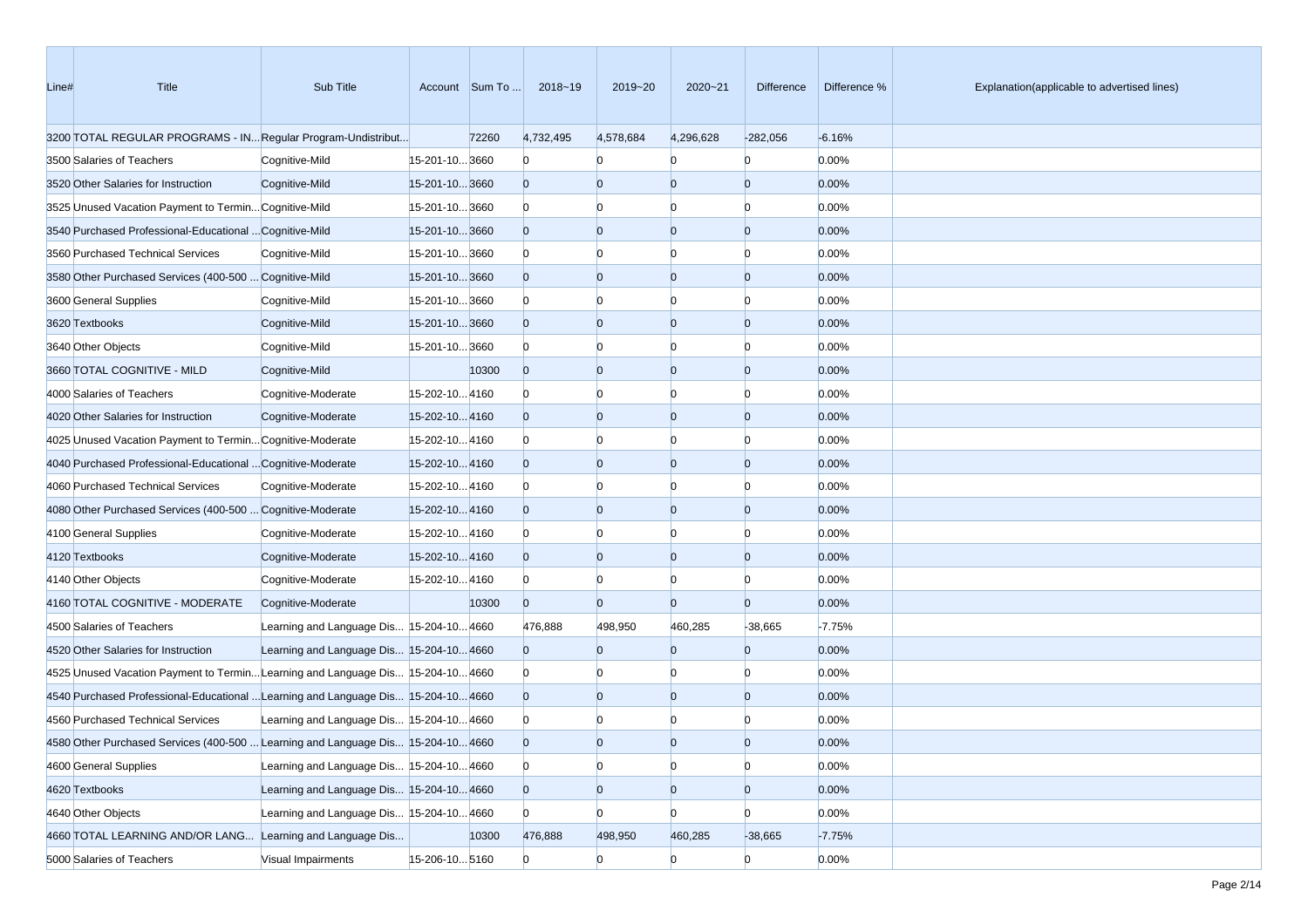| Line# | Title                                                            | Sub Title                      |                      | Account Sum To | 2018~19        | 2019~20        | 2020~21        | Difference     | Difference % | Explanation(applicable to advertised lines) |
|-------|------------------------------------------------------------------|--------------------------------|----------------------|----------------|----------------|----------------|----------------|----------------|--------------|---------------------------------------------|
|       | 5020 Other Salaries for Instruction                              | Visual Impairments             | 15-206-105160        |                | $\overline{0}$ | $\overline{0}$ | $\overline{0}$ | $\overline{0}$ | 0.00%        |                                             |
|       | 5025 Unused Vacation Payment to Termin Visual Impairments        |                                | 15-206-105160        |                | $\mathbf{0}$   | $\Omega$       | $\Omega$       | $\Omega$       | 0.00%        |                                             |
|       | 5040 Purchased Professional-Educational  Visual Impairments      |                                | 15-206-105160        |                | $\overline{0}$ | $\overline{0}$ | $\overline{0}$ | $\overline{0}$ | 0.00%        |                                             |
|       | 5060 Purchased Technical Services                                | <b>Visual Impairments</b>      | 15-206-105160        |                | $\mathbf{0}$   | $\Omega$       | $\Omega$       | n              | 0.00%        |                                             |
|       | 5080 Other Purchased Services (400-500  Visual Impairments       |                                | 15-206-105160        |                | $\overline{0}$ | $\Omega$       | $\overline{0}$ | $\Omega$       | 0.00%        |                                             |
|       | 5100 General Supplies                                            | Visual Impairments             | 15-206-105160        |                | $\mathbf{0}$   | $\Omega$       | $\Omega$       | n              | 0.00%        |                                             |
|       | 5120 Textbooks                                                   | Visual Impairments             | 15-206-10 5160       |                | $\overline{0}$ | $\overline{0}$ | $\overline{0}$ | $\overline{0}$ | 0.00%        |                                             |
|       | 5140 Other Objects                                               | Visual Impairments             | 15-206-105160        |                | $\mathbf{0}$   | $\Omega$       | $\Omega$       | $\Omega$       | 0.00%        |                                             |
|       | 5160 TOTAL VISUAL IMPAIRMENTS                                    | Visual Impairments             |                      | 10300          | $\overline{0}$ | $\Omega$       | $\overline{0}$ | $\Omega$       | 0.00%        |                                             |
|       | 5500 Salaries of Teachers                                        | <b>Auditory Impairments</b>    | 15-207-105660        |                | $\mathbf{0}$   | $\Omega$       | $\Omega$       | n              | 0.00%        |                                             |
|       | 5520 Other Salaries for Instruction                              | <b>Auditory Impairments</b>    | 15-207-105660        |                | $\overline{0}$ | $\Omega$       | $\overline{0}$ | $\Omega$       | 0.00%        |                                             |
|       | 5525 Unused Vacation Payment to Termin Auditory Impairments      |                                | 15-207-10 5660       |                | $\mathbf{0}$   | $\Omega$       | $\Omega$       | n              | 0.00%        |                                             |
|       | 5540 Purchased Professional-Educational  Auditory Impairments    |                                | 15-207-105660        |                | $\overline{0}$ | $\Omega$       | $\overline{0}$ | $\overline{0}$ | 0.00%        |                                             |
|       | 5560 Purchased Technical Services                                | <b>Auditory Impairments</b>    | 15-207-105660        |                | $\mathbf{0}$   | $\Omega$       | $\Omega$       | $\Omega$       | 0.00%        |                                             |
|       | 5580 Other Purchased Services (400-500  Auditory Impairments     |                                | 15-207-105660        |                | $\overline{0}$ | $\Omega$       | $\overline{0}$ | $\Omega$       | 0.00%        |                                             |
|       | 5600 General Supplies                                            | <b>Auditory Impairments</b>    | 15-207-105660        |                | $\mathbf{0}$   | $\Omega$       | $\Omega$       | n              | 0.00%        |                                             |
|       | 5620 Textbooks                                                   | <b>Auditory Impairments</b>    | 15-207-105660        |                | $\overline{0}$ | $\Omega$       | $\overline{0}$ | $\Omega$       | 0.00%        |                                             |
|       | 5640 Other Objects                                               | <b>Auditory Impairments</b>    | 15-207-105660        |                | $\mathbf{0}$   | $\Omega$       | n              | n              | 0.00%        |                                             |
|       | 5660 TOTAL AUDITORY IMPAIRMENTS                                  | <b>Auditory Impairments</b>    |                      | 10300          | $\overline{0}$ | $\Omega$       | $\Omega$       | $\overline{0}$ | 0.00%        |                                             |
|       | 6000 Salaries of Teachers                                        | <b>Behavioral Disabilities</b> | 15-209-10 6160       |                | 245,882        | 254,617        | 271,068        | 16,451         | 6.46%        |                                             |
|       | 6020 Other Salaries for Instruction                              | <b>Behavioral Disabilities</b> | 15-209-10 6160       |                | $\overline{0}$ | $\Omega$       | $\Omega$       | $\overline{0}$ | 0.00%        |                                             |
|       | 6025 Unused Vacation Payment to Termin Behavioral Disabilities   |                                | 15-209-10 6160       |                | $\mathbf{0}$   | $\Omega$       | -0             | n              | 0.00%        |                                             |
|       | 6040 Purchased Professional-Educational  Behavioral Disabilities |                                | $15 - 209 - 10 6160$ |                | $\overline{0}$ | $\Omega$       | $\overline{0}$ | $\Omega$       | 0.00%        |                                             |
|       | 6060 Purchased Technical Services                                | <b>Behavioral Disabilities</b> | 15-209-10 6160       |                | $\mathbf{0}$   | $\Omega$       | $\Omega$       | n              | 0.00%        |                                             |
|       | 6080 Other Purchased Services (400-500  Behavioral Disabilities  |                                | 15-209-10 6160       |                | $\overline{0}$ | $\Omega$       | $\overline{0}$ | $\Omega$       | 0.00%        |                                             |
|       | 6100 General Supplies                                            | <b>Behavioral Disabilities</b> | 15-209-10 6160       |                | $\mathbf{0}$   |                |                |                | 0.00%        |                                             |
|       | 6120 Textbooks                                                   | <b>Behavioral Disabilities</b> | 15-209-10 6160       |                | $\Omega$       | $\Omega$       | $\Omega$       | n              | 0.00%        |                                             |
|       | 6140 Other Objects                                               | <b>Behavioral Disabilities</b> | 15-209-10 6160       |                | $\overline{0}$ | $\mathbf{0}$   | $\overline{0}$ | $\overline{0}$ | 0.00%        |                                             |
|       | 6160 TOTAL BEHAVIORAL DISABILITIES Behavioral Disabilities       |                                |                      | 10300          | 245,882        | 254,617        | 271,068        | 16,451         | 6.46%        |                                             |
|       | 6500 Salaries of Teachers                                        | <b>Multiple Disabilities</b>   | 15-212-10 6660       |                | $\bf{0}$       | $\Omega$       | $\overline{0}$ | $\overline{0}$ | 0.00%        |                                             |
|       | 6520 Other Salaries for Instruction                              | <b>Multiple Disabilities</b>   | 15-212-106660        |                | $\overline{0}$ | $\mathbf{0}$   | $\overline{0}$ | $\overline{0}$ | 0.00%        |                                             |
|       | 6525 Unused Vacation Payment to Termin Multiple Disabilities     |                                | 15-212-10 6660       |                | $\overline{0}$ | $\overline{0}$ | $\Omega$       | $\overline{0}$ | 0.00%        |                                             |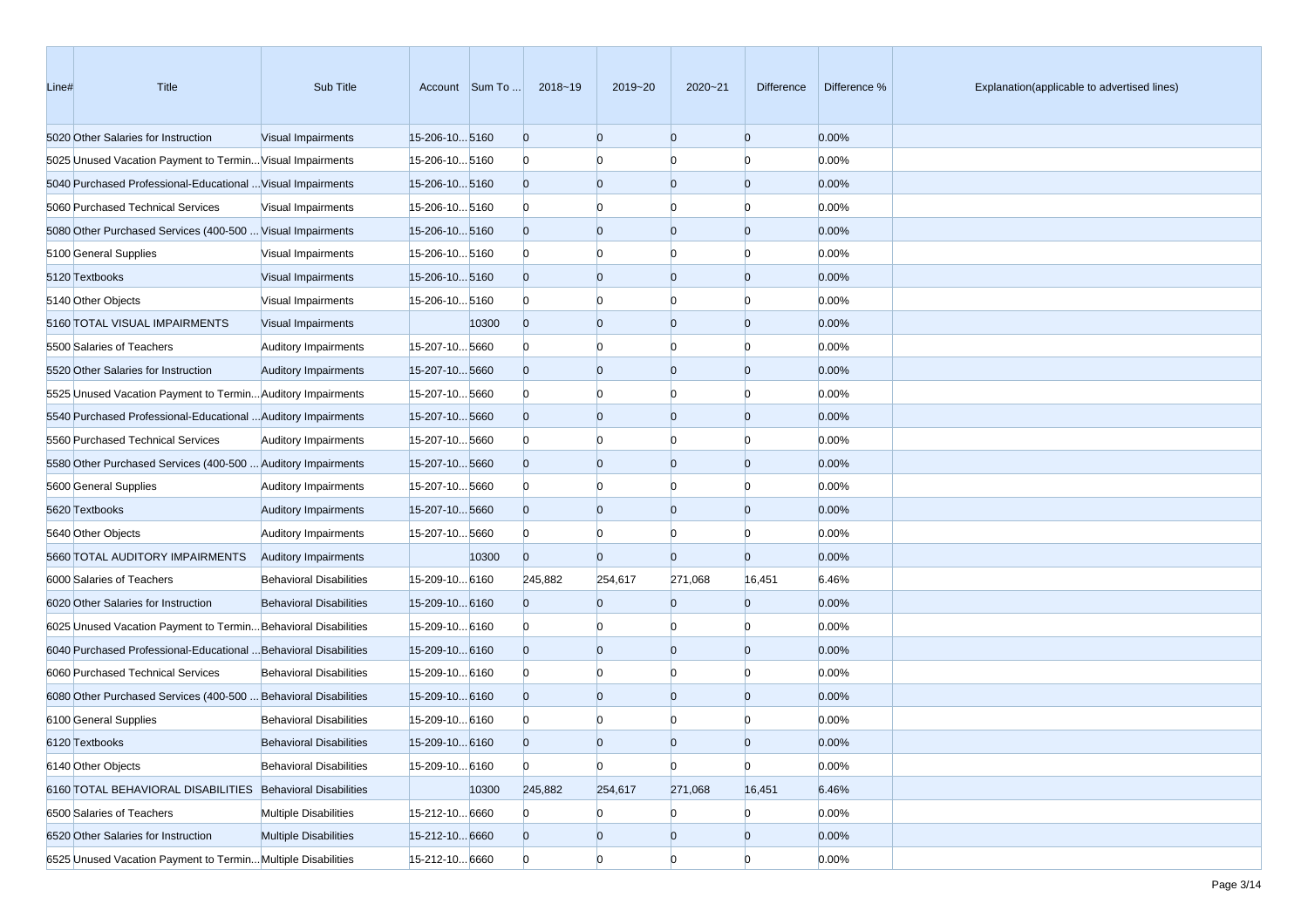| Line# | Title                                                                                 | Sub Title                                     |                | Account Sum To | 2018~19        | 2019~20        | 2020~21        | Difference     | Difference % | Explanation(applicable to advertised lines) |
|-------|---------------------------------------------------------------------------------------|-----------------------------------------------|----------------|----------------|----------------|----------------|----------------|----------------|--------------|---------------------------------------------|
|       | 6540 Purchased Professional-Educational  Multiple Disabilities                        |                                               | 15-212-10 6660 |                | $\overline{0}$ | $\overline{0}$ | $\overline{0}$ | $\overline{0}$ | 0.00%        |                                             |
|       | 6560 Purchased Technical Services                                                     | <b>Multiple Disabilities</b>                  | 15-212-10 6660 |                | $\bf{0}$       | $\Omega$       | $\Omega$       | $\Omega$       | 0.00%        |                                             |
|       | 6580 Other Purchased Services (400-500  Multiple Disabilities                         |                                               | 15-212-10 6660 |                | $\overline{0}$ | $\overline{0}$ | $\overline{0}$ | $\overline{0}$ | 0.00%        |                                             |
|       | 6600 General Supplies                                                                 | <b>Multiple Disabilities</b>                  | 15-212-10 6660 |                | $\bf{0}$       | $\Omega$       | $\Omega$       | $\Omega$       | 0.00%        |                                             |
|       | 6620 Textbooks                                                                        | <b>Multiple Disabilities</b>                  | 15-212-10 6660 |                | $\overline{0}$ | $\overline{0}$ | $\overline{0}$ | $\Omega$       | 0.00%        |                                             |
|       | 6640 Other Objects                                                                    | <b>Multiple Disabilities</b>                  | 15-212-10 6660 |                | $\bf{0}$       | $\Omega$       | $\Omega$       | n              | 0.00%        |                                             |
|       | 6660 TOTAL MULTIPLE DISABILITIES                                                      | <b>Multiple Disabilities</b>                  |                | 10300          | $\overline{0}$ | $\Omega$       | $\Omega$       | $\overline{0}$ | 0.00%        |                                             |
|       | 7000 Salaries of Teachers                                                             | Resource Room/Resource   15-213-10 7160       |                |                | 453,425        | 727,445        | 878,669        | 151,224        | 20.79%       |                                             |
|       | 7020 Other Salaries for Instruction                                                   | Resource Room/Resource    15-213-10 7160      |                |                | 13,149         | $\overline{0}$ | $\Omega$       | $\overline{0}$ | 0.00%        |                                             |
|       | 7025 Unused Vacation Payment to TerminResource Room/Resource  15-213-107160           |                                               |                |                | $\bf{0}$       | $\Omega$       | $\Omega$       | $\Omega$       | 0.00%        |                                             |
|       | 7040 Purchased Professional-Educational  Resource Room/Resource   15-213-10  7160     |                                               |                |                | $\overline{0}$ | $\overline{0}$ | $\overline{0}$ | $\overline{0}$ | 0.00%        |                                             |
|       | 7060 Purchased Technical Services                                                     | Resource Room/Resource   15-213-10 7160       |                |                | $\Omega$       | $\Omega$       | $\Omega$       | $\Omega$       | 0.00%        |                                             |
|       | 7080 Other Purchased Services (400-500  Resource Room/Resource  15-213-10 7160        |                                               |                |                | $\overline{0}$ | $\overline{0}$ | $\overline{0}$ | $\Omega$       | 0.00%        |                                             |
|       | 7100 General Supplies                                                                 | Resource Room/Resource   15-213-10 7160       |                |                | $\bf{0}$       | $\Omega$       | $\Omega$       | n              | 0.00%        |                                             |
|       | 7120 Textbooks                                                                        | Resource Room/Resource   15-213-10 7160       |                |                | $\overline{0}$ | $\overline{0}$ | $\overline{0}$ | $\Omega$       | 0.00%        |                                             |
|       | 7140 Other Objects                                                                    | Resource Room/Resource   15-213-10 7160       |                |                | $\Omega$       | $\Omega$       | $\Omega$       | $\Omega$       | 0.00%        |                                             |
|       | 7160 TOTAL RESOURCE ROOM/RESOU Resource Room/Resource                                 |                                               |                | 10300          | 466,574        | 727,445        | 878,669        | 151,224        | 20.79%       |                                             |
|       | 7500 Salaries of Teachers                                                             | Autism                                        | 15-214-107660  |                | 164,782        | 168,747        | 176,662        | 7,915          | 4.69%        |                                             |
|       | 7520 Other Salaries for Instruction                                                   | Autism                                        | 15-214-107660  |                | 169,308        | 176,658        | 245,739        | 69,081         | 39.10%       |                                             |
|       | 7525 Unused Vacation Payment to Termin Autism                                         |                                               | 15-214-107660  |                | $\mathbf{0}$   | $\Omega$       | n              | $\Omega$       | 0.00%        |                                             |
|       | 7540 Purchased Professional-Educational  Autism                                       |                                               | 15-214-107660  |                | $\overline{0}$ | $\overline{0}$ | $\mathbf{0}$   | $\Omega$       | 0.00%        |                                             |
|       | 7560 Purchased Technical Services                                                     | Autism                                        | 15-214-107660  |                | $\mathbf{0}$   | $\Omega$       | $\Omega$       | n              | 0.00%        |                                             |
|       | 7580 Other Purchased Services (400-500  Autism                                        |                                               | 15-214-107660  |                | $\overline{0}$ | $\Omega$       | $\Omega$       | $\Omega$       | 0.00%        |                                             |
|       | 7600 General Supplies                                                                 | Autism                                        | 15-214-107660  |                | 2,780          | 4,000          | 4,000          | $\Omega$       | 0.00%        |                                             |
|       | 7620 Textbooks                                                                        | Autism                                        | 15-214-107660  |                | $\overline{0}$ | $\Omega$       | $\Omega$       | $\Omega$       | 0.00%        |                                             |
|       | 7640 Other Objects                                                                    | Autism                                        | 15-214-107660  |                | $\Omega$       |                |                | n              | 0.00%        |                                             |
|       | 7660 TOTAL AUTISM                                                                     | Autism                                        |                | 10300          | 336,870        | 349,405        | 426,401        | 76,996         | 22.04%       |                                             |
|       | 8000 Salaries of Teachers                                                             | Preschool Disabilities Part Ti 15-215-10 8140 |                |                | $\mathbf{0}$   | $\overline{0}$ | $\bf{0}$       | $\overline{0}$ | 0.00%        |                                             |
|       | 8020 Other Salaries for Instruction                                                   | Preschool Disabilities Part Ti 15-215-10 8140 |                |                | $\mathbf{0}$   | $\overline{0}$ | $\overline{0}$ | $\overline{0}$ | 0.00%        |                                             |
|       | 8025 Unused Vacation Payment to Termin Preschool Disabilities Part Ti 15-215-10 8140  |                                               |                |                | $\bf{0}$       | $\bf{0}$       | $\bf{0}$       | n              | 0.00%        |                                             |
|       | 8040 Purchased Professional-Educational  Preschool Disabilities Part Ti15-215-10 8140 |                                               |                |                | $\mathbf{0}$   | $\mathbf{0}$   | $\mathbf{0}$   | $\overline{0}$ | 0.00%        |                                             |
|       | 8060 Purchased Technical Services                                                     | Preschool Disabilities Part Ti 15-215-10 8140 |                |                | $\mathbf{0}$   | $\overline{0}$ | $\overline{0}$ | $\overline{0}$ | 0.00%        |                                             |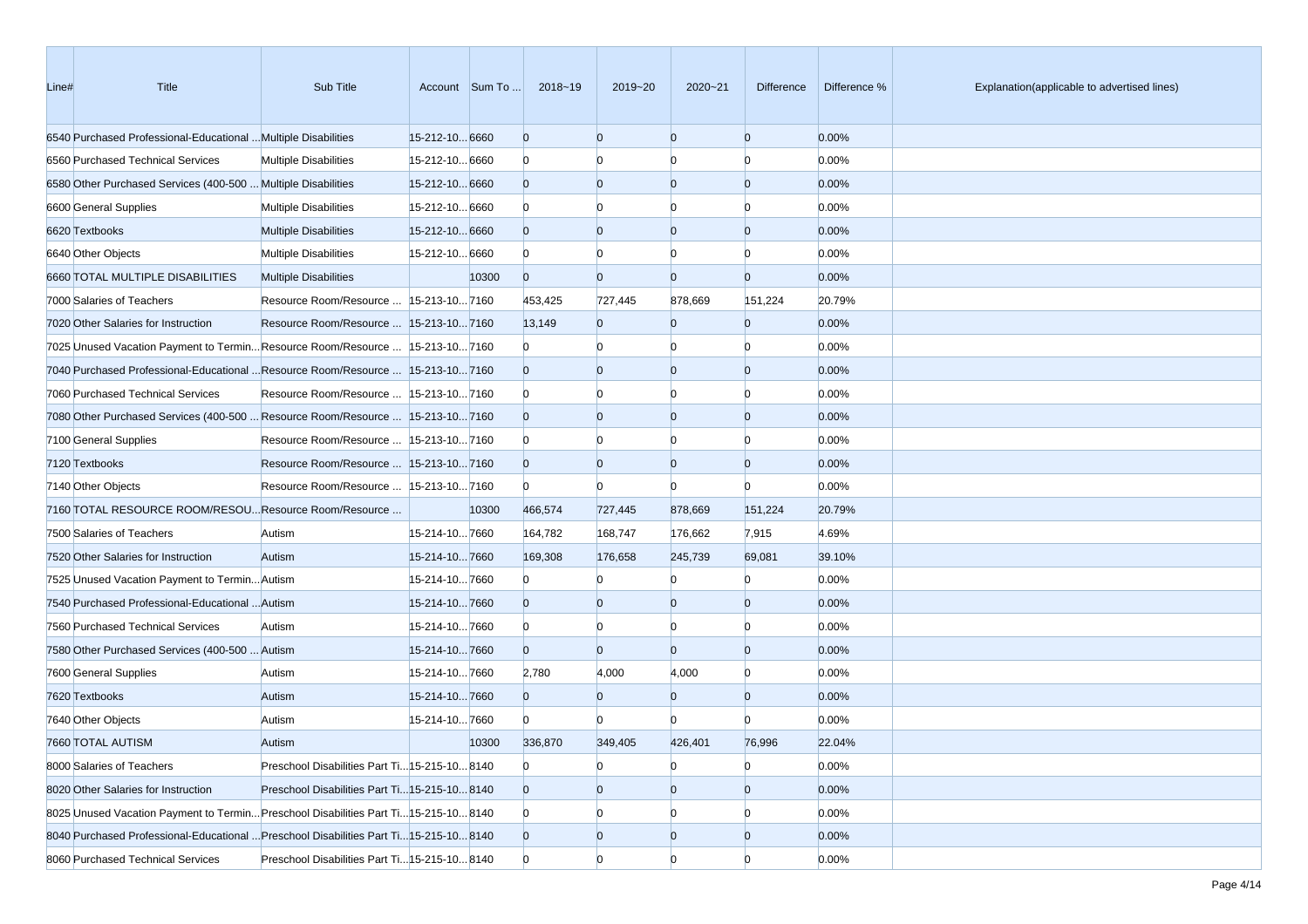| Line# | Title                                                                                  | Sub Title                                     |                 | Account Sum To | 2018~19        | 2019~20        | 2020~21        | Difference     | Difference % | Explanation(applicable to advertised lines) |
|-------|----------------------------------------------------------------------------------------|-----------------------------------------------|-----------------|----------------|----------------|----------------|----------------|----------------|--------------|---------------------------------------------|
|       | 8080 Other Purchased Services (400-500  Preschool Disabilities Part Ti15-215-10 8140   |                                               |                 |                | $\overline{0}$ | $\overline{0}$ | $\overline{0}$ | $\mathbf{0}$   | 0.00%        |                                             |
|       | 8100 General Supplies                                                                  | Preschool Disabilities Part Ti 15-215-10 8140 |                 |                | $\mathbf{0}$   | n              |                | n              | 0.00%        |                                             |
|       | 8120 Other Objects                                                                     | Preschool Disabilities Part Ti 15-215-10 8140 |                 |                | $\overline{0}$ | $\overline{0}$ | $\overline{0}$ | $\mathbf{0}$   | 0.00%        |                                             |
|       | 8140 TOTAL PRESCHOOL DISABILITIES Preschool Disabilities Part Ti                       |                                               |                 | 10300          | $\mathbf{0}$   | $\Omega$       | n              | n              | 0.00%        |                                             |
|       | 8500 Salaries of Teachers                                                              | Preschool Disabilities Full Ti 15-216-10 8640 |                 |                | $\overline{0}$ | $\overline{0}$ | $\overline{0}$ | $\mathbf{0}$   | 0.00%        |                                             |
|       | 8520 Other Salaries for Instruction                                                    | Preschool Disabilities Full Ti 15-216-10 8640 |                 |                | $\mathbf{0}$   | $\Omega$       | $\Omega$       | $\Omega$       | 0.00%        |                                             |
|       | 8525 Unused Vacation Payment to Termin Preschool Disabilities Full Ti 15-216-10 8640   |                                               |                 |                | $\overline{0}$ | $\overline{0}$ | $\overline{0}$ | $\mathbf{0}$   | 0.00%        |                                             |
|       | 8640 Purchased Professional-Educational  Preschool Disabilities Full Ti 15-216-10 8640 |                                               |                 |                | $\bf{0}$       | n              | n              | n              | 0.00%        |                                             |
|       | 8560 Purchased Technical Services                                                      | Preschool Disabilities Full Ti 15-216-10 8640 |                 |                | $\overline{0}$ | $\overline{0}$ | $\overline{0}$ | $\mathbf{0}$   | 0.00%        |                                             |
|       | 8680 Other Purchased Services (400-500  Preschool Disabilities Full Ti 15-216-10 8640  |                                               |                 |                | $\mathbf{0}$   | n              |                | n              | 0.00%        |                                             |
|       | 8600 General Supplies                                                                  | Preschool Disabilities Full Ti 15-216-10 8640 |                 |                | $\overline{0}$ | $\overline{0}$ | $\overline{0}$ | $\mathbf{0}$   | 0.00%        |                                             |
|       | 8620 Other Objects                                                                     | Preschool Disabilities Full Ti 15-216-10 8640 |                 |                | $\bf{0}$       | $\Omega$       | n              | n              | 0.00%        |                                             |
|       | 8640 TOTAL PRESCHOOL DISABILITIES Preschool Disabilities Full Ti                       |                                               |                 | 10300          | $\mathbf{0}$   | $\overline{0}$ | $\overline{0}$ | $\mathbf{0}$   | 0.00%        |                                             |
|       | 10 Salaries of Teachers                                                                | Cognitive - Severe                            | 15-222-10 10150 |                | $\bf{0}$       | $\Omega$       | $\Omega$       | n              | 0.00%        |                                             |
|       | 10 Other Salaries for Instruction                                                      | Cognitive - Severe                            | 15-222-1010150  |                | $\overline{0}$ | $\overline{0}$ | $\overline{0}$ | $\mathbf{0}$   | 0.00%        |                                             |
|       | 10 Unused Vacation Payment to Termin Cognitive - Severe                                |                                               | 15-222-10 10150 |                | $\bf{0}$       | n              | n              | n              | 0.00%        |                                             |
|       | 10 Purchased Professional-Educational  Cognitive - Severe                              |                                               | 15-222-10 10150 |                | $\overline{0}$ | $\overline{0}$ | $\overline{0}$ | $\mathbf{0}$   | 0.00%        |                                             |
|       | 10 Purchased Technical Services                                                        | Cognitive - Severe                            | 15-222-10 10150 |                | $\bf{0}$       | n              |                | n              | 0.00%        |                                             |
|       | 10 Other Purchased Services (400-500  Cognitive - Severe                               |                                               | 15-222-10 10150 |                | $\overline{0}$ | $\overline{0}$ | $\overline{0}$ | $\mathbf{0}$   | 0.00%        |                                             |
|       | 10 General Supplies                                                                    | Cognitive - Severe                            | 15-222-10 10150 |                | $\bf{0}$       | $\Omega$       | n              | $\Omega$       | 0.00%        |                                             |
|       | 10 Textbooks                                                                           | Cognitive - Severe                            | 15-222-10 10150 |                | $\overline{0}$ | $\overline{0}$ | $\overline{0}$ | $\mathbf{0}$   | 0.00%        |                                             |
|       | 10 Other Objects                                                                       | Cognitive - Severe                            | 15-222-10 10150 |                | $\bf{0}$       | $\Omega$       |                | $\Omega$       | 0.00%        |                                             |
|       | 10 TOTAL COGNITIVE - SEVERE                                                            | <b>Cognitive Severe</b>                       |                 | 10300          | $\overline{0}$ | $\overline{0}$ | $\Omega$       | $\mathbf{0}$   | 0.00%        |                                             |
|       | 10 TOTAL SPECIAL EDUCATION - IN                                                        |                                               |                 | 72260          | 1,526,214      | 1,830,417      | 2,036,423      | 206,006        | 11.25%       |                                             |
|       | 11 Salaries of Teachers                                                                | <b>Basic Skills/Remedial</b>                  | 15-230-10 11160 |                | $\Omega$       | $\Omega$       | $\Omega$       | $\overline{0}$ | 0.00%        |                                             |
|       | 11 Other Salaries for Instruction                                                      | <b>Basic Skills/Remedial</b>                  | 15-230-10 11160 |                | $\bf{0}$       | n              |                | n              | 0.00%        |                                             |
|       | 11 Unused Vacation Payment to Termin Basic Skills/Remedial                             |                                               | 15-230-10 11160 |                | $\overline{0}$ | $\Omega$       | $\Omega$       | $\Omega$       | 0.00%        |                                             |
|       | 11 Purchased Professional-Educational  Basic Skills/Remedial                           |                                               | 15-230-10 11160 |                | $\overline{0}$ | $\overline{0}$ | $\overline{0}$ | $\overline{0}$ | 0.00%        |                                             |
|       | 11 Purchased Technical Services                                                        | <b>Basic Skills/Remedial</b>                  | 15-230-10 11160 |                | $\overline{0}$ | $\mathbf{0}$   | $\overline{0}$ | $\overline{0}$ | 0.00%        |                                             |
|       | 11 Other Purchased Services (400-500  Basic Skills/Remedial                            |                                               | 15-230-10 11160 |                | $\bf{0}$       | $\overline{0}$ |                | $\Omega$       | 0.00%        |                                             |
|       | 11 General Supplies                                                                    | <b>Basic Skills/Remedial</b>                  | 15-230-10 11160 |                | $\overline{0}$ | $\mathbf{0}$   | $\mathbf{0}$   | $\overline{0}$ | 0.00%        |                                             |
|       | 11 Textbooks                                                                           | <b>Basic Skills/Remedial</b>                  | 15-230-10 11160 |                | $\overline{0}$ | $\overline{0}$ | $\Omega$       | $\Omega$       | 0.00%        |                                             |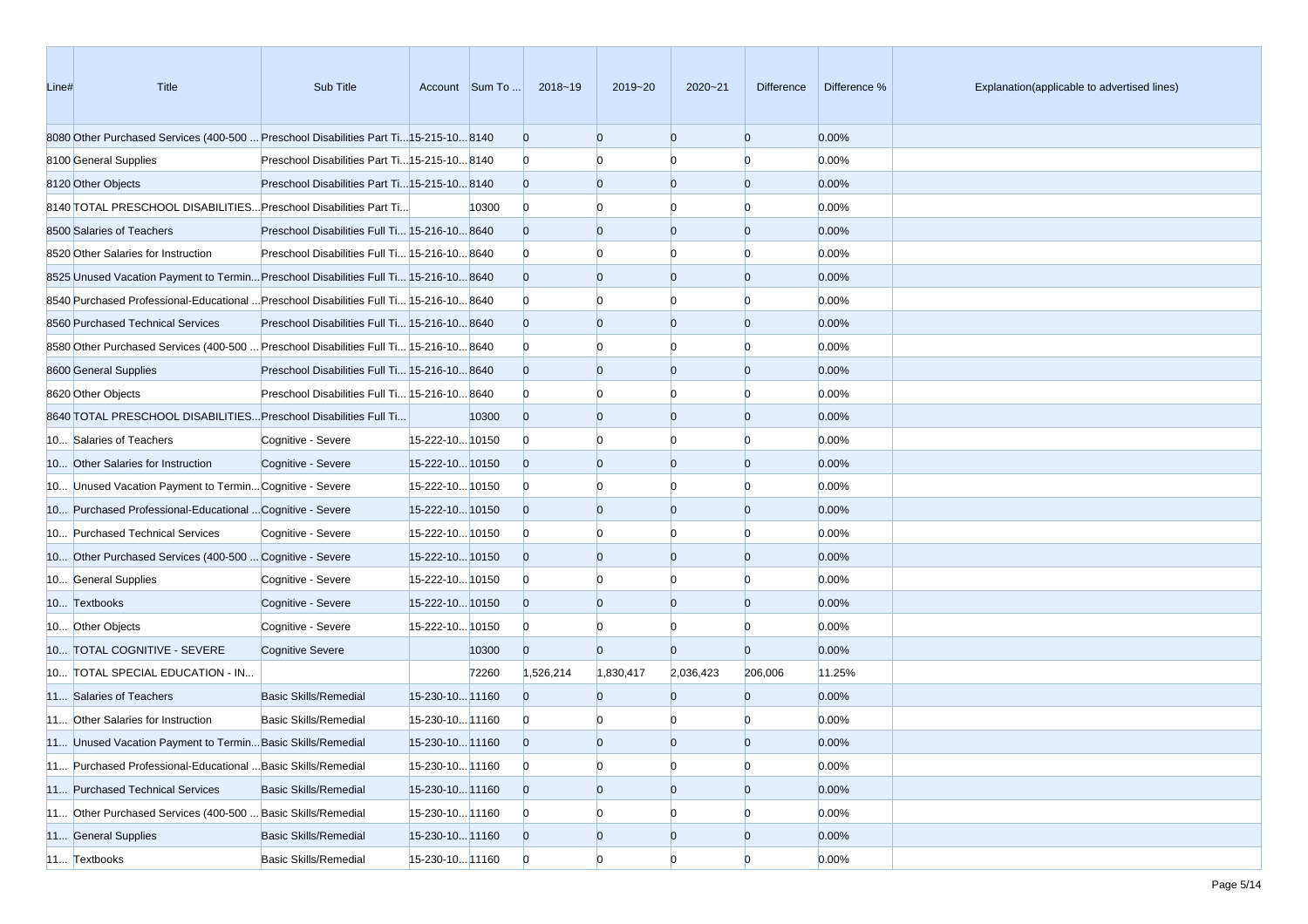| Line# | Title                                                                             | Sub Title                                  |                 | Account Sum To | 2018~19        | 2019~20        | 2020~21        | <b>Difference</b> | Difference % | Explanation(applicable to advertised lines) |
|-------|-----------------------------------------------------------------------------------|--------------------------------------------|-----------------|----------------|----------------|----------------|----------------|-------------------|--------------|---------------------------------------------|
|       | 11 Other Objects                                                                  | Basic Skills/Remedial                      | 15-230-10 11160 |                | $\overline{0}$ | $\Omega$       | $\Omega$       | $\overline{0}$    | 0.00%        |                                             |
|       | 11 TOTAL BASIC SKILLS/REMEDIAL - Basic Skills/Remedial                            |                                            |                 | 72260          | $\overline{0}$ | $\Omega$       | $\Omega$       | $\Omega$          | 0.00%        |                                             |
|       | 12 Salaries of Teachers                                                           | <b>Bilingual Education</b>                 | 15-240-10 12160 |                | 288,295        | 293,980        | 424,329        | 130,349           | 44.34%       |                                             |
|       | 12 Other Salaries for Instruction                                                 | <b>Bilingual Education</b>                 | 15-240-10 12160 |                | $\overline{0}$ |                | $\Omega$       | $\Omega$          | 0.00%        |                                             |
|       | 12 Unused Vacation Payment to Termin Bilingual Education                          |                                            | 15-240-10 12160 |                | $\overline{0}$ | $\Omega$       | $\Omega$       | $\overline{0}$    | 0.00%        |                                             |
|       | 12 Purchased Professional-Educational  Bilingual Education                        |                                            | 15-240-10 12160 |                | $\overline{0}$ |                |                | $\Omega$          | 0.00%        |                                             |
|       | 12 Purchased Technical Services                                                   | <b>Bilingual Education</b>                 | 15-240-10 12160 |                | $\overline{0}$ | $\Omega$       | $\Omega$       | $\Omega$          | 0.00%        |                                             |
|       | 12 Other Purchased Services (400-500  Bilingual Education                         |                                            | 15-240-10 12160 |                | $\overline{0}$ |                |                |                   | 0.00%        |                                             |
|       | 12 General Supplies                                                               | <b>Bilingual Education</b>                 | 15-240-10 12160 |                | $\overline{0}$ | $\Omega$       | $\Omega$       | $\Omega$          | 0.00%        |                                             |
|       | 12 Textbooks                                                                      | <b>Bilingual Education</b>                 | 15-240-10 12160 |                | $\overline{0}$ | $\Omega$       | $\Omega$       | $\Omega$          | 0.00%        |                                             |
|       | 12 Other Objects                                                                  | <b>Bilingual Education</b>                 | 15-240-10 12160 |                | $\overline{0}$ | $\Omega$       | $\overline{0}$ | $\overline{0}$    | 0.00%        |                                             |
|       | 12 TOTAL BILINGUAL EDUCATION - I Bilingual Education                              |                                            |                 | 72260          | 288,295        | 293,980        | 424,329        | 130,349           | 44.34%       |                                             |
|       | 13 Salaries of Teachers                                                           | Vocational Programs-Local I 15-3XX-1 13160 |                 |                | $\overline{0}$ | $\Omega$       | $\Omega$       | $\overline{0}$    | 0.00%        |                                             |
|       | 13 Other Salaries for Instruction                                                 | Vocational Programs-Local I 15-3XX-1 13160 |                 |                | $\bf{0}$       |                |                | n                 | 0.00%        |                                             |
|       | 13 Unused Vacation Payment to Termin Vocational Programs-Local I 15-3XX-1 13160   |                                            |                 |                | $\overline{0}$ | $\Omega$       | $\Omega$       | $\Omega$          | 0.00%        |                                             |
|       | 13 Purchased Professional-Educational  Vocational Programs-Local I 15-3XX-1 13160 |                                            |                 |                | $\overline{0}$ |                | $\Omega$       | $\Omega$          | 0.00%        |                                             |
|       | 13 Purchased Technical Services                                                   | Vocational Programs-Local I 15-3XX-1 13160 |                 |                | $\overline{0}$ | $\Omega$       | $\overline{0}$ | $\overline{0}$    | 0.00%        |                                             |
|       | 13 Other Purchased Services (400-500  Vocational Programs-Local I 15-3XX-1 13160  |                                            |                 |                | $\bf{0}$       |                | $\Omega$       | n                 | 0.00%        |                                             |
|       | 13 General Supplies                                                               | Vocational Programs-Local I 15-3XX-1 13160 |                 |                | $\overline{0}$ | $\Omega$       | $\Omega$       | $\Omega$          | 0.00%        |                                             |
|       | 13 Textbooks                                                                      | Vocational Programs-Local I 15-3XX-1 13160 |                 |                | $\overline{0}$ |                |                |                   | 0.00%        |                                             |
|       | 13 Other Objects                                                                  | Vocational Programs-Local I 15-3XX-1 13160 |                 |                | $\overline{0}$ | $\Omega$       | $\overline{0}$ | $\overline{0}$    | 0.00%        |                                             |
|       | 13 TOTAL VOCATIONAL PROGRAMS  Vocational Programs-Local I 15-3XX-1 72260          |                                            |                 |                | $\overline{0}$ | $\Omega$       | $\Omega$       | $\Omega$          | 0.00%        |                                             |
|       | 17 Salaries                                                                       | SCHOOL-SPON. CO/EXTR  15-401-10 17100      |                 |                | 24,333         | 65,704         | 66,700         | 996               | 1.52%        |                                             |
|       | 17 Unused Vacation Payment to TerminSCHOOL-SPON. CO/EXTR 15-401-10 17100          |                                            |                 |                | $\bf{0}$       |                | n              | $\Omega$          | 0.00%        |                                             |
|       | 17 Purchased Services (300-500 series) SCHOOL-SPON. CO/EXTR 15-401-10 17100       |                                            |                 |                | $\overline{0}$ | $\Omega$       | $\Omega$       | $\Omega$          | 0.00%        |                                             |
|       | 17 Supplies and Materials                                                         | SCHOOL-SPON. CO/EXTR 15-401-10 17100       |                 |                | $\bf{0}$       |                |                |                   | 0.00%        |                                             |
|       | 17 Other Objects                                                                  | SCHOOL-SPON. CO/EXTR 15-401-10 17100       |                 |                | $\Omega$       | $\Omega$       |                |                   | 0.00%        |                                             |
|       | 17 TOTAL SCHOOL-SPON. CO/EXTR SCHOOL-SPON. CO/EXTR 15-401-10 72260                |                                            |                 |                | 24,333         | 65,704         | 66,700         | 996               | 1.52%        |                                             |
|       | 17 Salaries                                                                       | SCHOOL-SPONSORED AT 15-402-10 17600        |                 |                | 354,707        | 131,697        | 155,100        | 23,403            | 17.77%       |                                             |
|       | 17 Unused Vacation Payment to TerminSCHOOL-SPONSORED AT 15-402-10 17600           |                                            |                 |                | $\bf{0}$       | $\overline{0}$ | $\bf{0}$       | $\overline{0}$    | 0.00%        |                                             |
|       | 17 Purchased Services (300-500 series) SCHOOL-SPONSORED AT 15-402-10 17600        |                                            |                 |                | $\overline{0}$ | $\overline{0}$ | $\overline{0}$ | $\overline{0}$    | 0.00%        |                                             |
|       | 17 Supplies and Materials                                                         | SCHOOL-SPONSORED AT 15-402-10 17600        |                 |                | 17,500         | 20,000         | 40,000         | 20,000            | 100.00%      |                                             |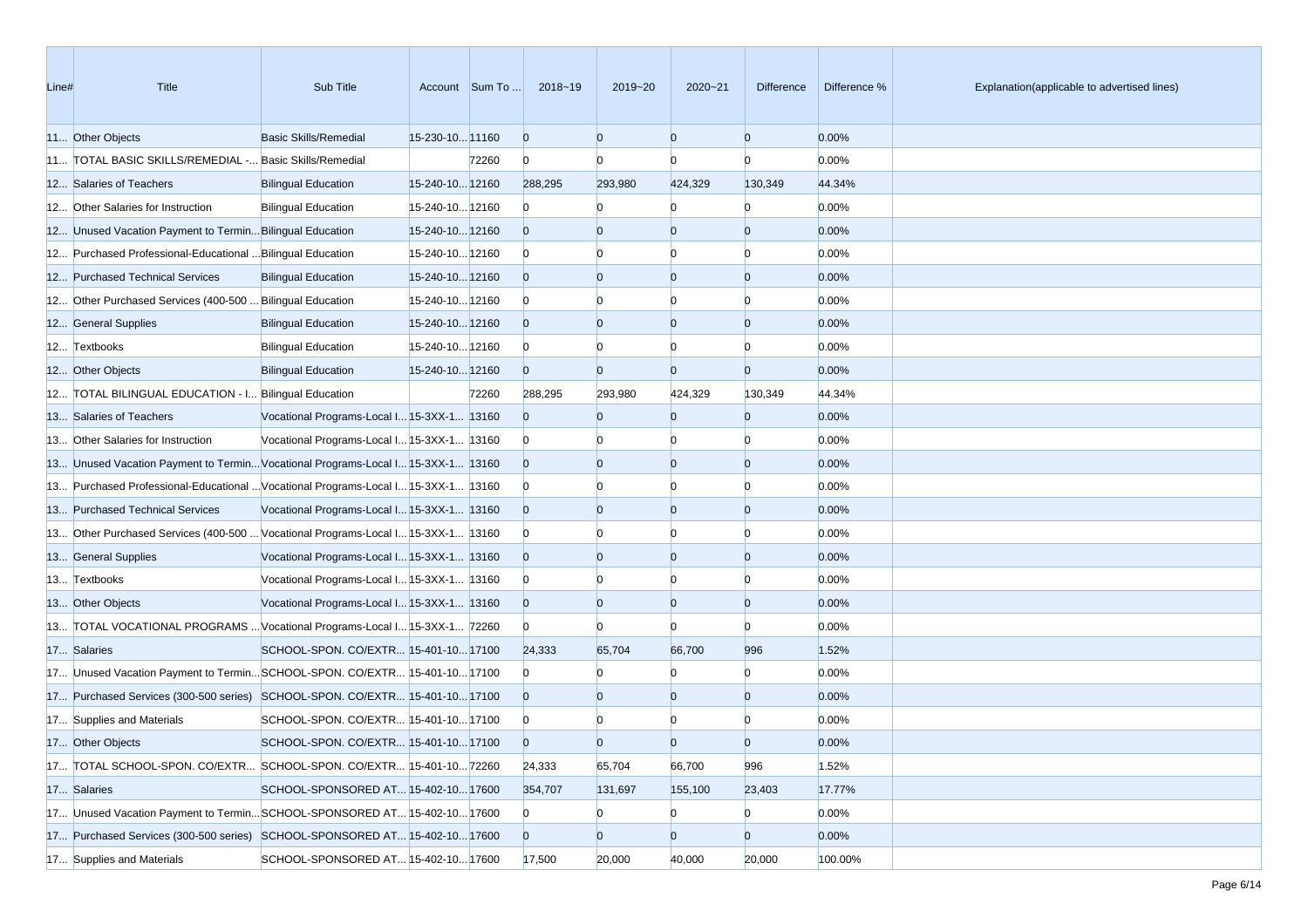| Line# | <b>Title</b>                                                                     | Sub Title                            | Account Sum To | 2018~19        | 2019~20        | $2020 - 21$    | <b>Difference</b> | Difference % | Explanation(applicable to advertised lines) |
|-------|----------------------------------------------------------------------------------|--------------------------------------|----------------|----------------|----------------|----------------|-------------------|--------------|---------------------------------------------|
|       | 17 Other Objects                                                                 | SCHOOL-SPONSORED AT 15-402-10 17600  |                | 17,500         | 15,000         | 15,000         | $\overline{0}$    | 0.00%        |                                             |
|       | 17 TOTAL SCHOOL-SPONSORED AT SCHOOL-SPONSORED AT 15-402-10 72260                 |                                      |                | 389,707        | 166,697        | 210,100        | 43,403            | 26.04%       |                                             |
|       | 19 Salaries of Teachers                                                          | BEFORE/AFTER SCHOOL  15-421-10 19160 |                | 51,819         | 60,677         | 80,340         | 19,663            | 32.41%       |                                             |
|       | 19 Other Salaries of Instruction                                                 | BEFORE/AFTER SCHOOL  15-421-10 19160 |                | $\mathbf{0}$   |                | n              | $\Omega$          | 0.00%        |                                             |
|       | 19 Salaries of Teacher Tutors                                                    | BEFORE/AFTER SCHOOL  15-421-10 19160 |                | $\overline{0}$ | $\Omega$       | $\Omega$       | $\overline{0}$    | 0.00%        |                                             |
|       | 19 Salaries of Reading Specialists                                               | BEFORE/AFTER SCHOOL  15-421-10 19160 |                | $\overline{0}$ |                | $\Omega$       | $\Omega$          | 0.00%        |                                             |
|       | 19 Unused Vacation Payment to TerminBEFORE/AFTER SCHOOL  15-421-10 19160         |                                      |                | $\overline{0}$ | $\Omega$       | $\overline{0}$ | $\overline{0}$    | 0.00%        |                                             |
|       | 19 Purchased Professional & Technical  BEFORE/AFTER SCHOOL  15-421-10 19160      |                                      |                | $\overline{0}$ |                | $\Omega$       | $\Omega$          | 0.00%        |                                             |
|       | 19 Other Purchased Services (400-500  BEFORE/AFTER SCHOOL  15-421-10 19160       |                                      |                | $\overline{0}$ | $\Omega$       | $\overline{0}$ | $\overline{0}$    | 0.00%        |                                             |
|       | 19 Supplies & Materials                                                          | BEFORE/AFTER SCHOOL  15-421-10 19160 |                | $\mathbf{0}$   |                | $\Omega$       | $\Omega$          | 0.00%        |                                             |
|       | 19 Other Objects                                                                 | BEFORE/AFTER SCHOOL  15-421-10 19160 |                | $\overline{0}$ | $\Omega$       | $\overline{0}$ | $\overline{0}$    | 0.00%        |                                             |
|       | 19 TOTAL BEFORE/AFTER SCHOOL  BEFORE/AFTER SCHOOL                                |                                      | 19620          | 51,819         | 60,677         | 80,340         | 19,663            | 32.41%       |                                             |
|       | 19 Salaries                                                                      | BEFORE/AFTER SCHOOL  15-421-20 19600 |                | $\Omega$       | $\Omega$       | $\overline{0}$ | $\overline{0}$    | 0.00%        |                                             |
|       | 19 Unused Vacation Payment to Termin BEFORE/AFTER SCHOOL  15-421-20 19600        |                                      |                | $\overline{0}$ |                | $\Omega$       | $\Omega$          | 0.00%        |                                             |
|       | 19600 19 Purchased Professional and Technic BEFORE/AFTER SCHOOL  15-421-20 19600 |                                      |                | $\overline{0}$ | $\Omega$       | $\Omega$       | $\overline{0}$    | 0.00%        |                                             |
|       | 19 Purchased Services (400-500 series) BEFORE/AFTER SCHOOL  15-421-20 19600      |                                      |                | $\mathbf{0}$   |                |                | n                 | 0.00%        |                                             |
|       | 19 Supplies and Materials                                                        | BEFORE/AFTER SCHOOL  15-421-20 19600 |                | $\overline{0}$ | $\Omega$       | $\overline{0}$ | $\overline{0}$    | 0.00%        |                                             |
|       | 19 Other Objects                                                                 | BEFORE/AFTER SCHOOL  15-421-20 19600 |                | $\mathbf{0}$   |                | $\Omega$       | $\Omega$          | 0.00%        |                                             |
|       | 19 TOTAL BEFORE/AFTER SCHOOL  BEFORE/AFTER SCHOOL                                |                                      | 19620          | $\overline{0}$ | $\Omega$       | $\overline{0}$ | $\overline{0}$    | 0.00%        |                                             |
|       | 19 TOTAL BEFORE/AFTER SCHOOL                                                     |                                      | 72260          | 51,819         | 60,677         | 80,340         | 19,663            | 32.41%       |                                             |
|       | 20 Salaries of Teachers                                                          | SUMMER SCHOOL - INST 15-422-10 20180 |                | $\Omega$       | $\Omega$       | $\Omega$       | $\overline{0}$    | 0.00%        |                                             |
|       | 20 Other Salaries of Instruction                                                 | SUMMER SCHOOL - INST 15-422-10 20180 |                | $\mathbf{0}$   |                | n              | $\Omega$          | 0.00%        |                                             |
|       | 20 Salaries of Teacher Tutors                                                    | SUMMER SCHOOL - INST 15-422-10 20180 |                | $\overline{0}$ | $\Omega$       | $\Omega$       | $\overline{0}$    | 0.00%        |                                             |
|       | 20 Salaries of Reading Specialists                                               | SUMMER SCHOOL - INST 15-422-10 20180 |                | $\overline{0}$ |                | n              | $\Omega$          | 0.00%        |                                             |
|       | 20 Unused Vacation Payment to TerminSUMMER SCHOOL - INST 15-422-1020180          |                                      |                | $\overline{0}$ | $\Omega$       | $\overline{0}$ | $\overline{0}$    | 0.00%        |                                             |
|       | 20 Purchased Professional & Technical  SUMMER SCHOOL - INST 15-422-10 20180      |                                      |                | $\overline{0}$ |                |                |                   | 0.00%        |                                             |
|       | 20 Other Purchased Services (400-500  SUMMER SCHOOL - INST 15-422-10 20180       |                                      |                | $\overline{0}$ | $\Omega$       | $\Omega$       | $\Omega$          | 0.00%        |                                             |
|       | 20 General Supplies                                                              | SUMMER SCHOOL - INST 15-422-10 20180 |                | $\overline{0}$ | $\Omega$       | $\overline{0}$ | $\overline{0}$    | 0.00%        |                                             |
|       | 20 Textbooks                                                                     | SUMMER SCHOOL - INST 15-422-10 20180 |                | $\overline{0}$ | $\overline{0}$ | $\overline{0}$ | $\overline{0}$    | 0.00%        |                                             |
|       | 20 Other Objects                                                                 | SUMMER SCHOOL - INST 15-422-10 20180 |                | $\overline{0}$ | $\Omega$       | $\Omega$       | $\Omega$          | 0.00%        |                                             |
|       | 20 TOTAL SUMMER SCHOOL - INSTR                                                   |                                      | 20620          | $\overline{0}$ | $\overline{0}$ | $\overline{0}$ | $\overline{0}$    | 0.00%        |                                             |
|       | 20 Salaries                                                                      | SUMMER SCHOOL - SUPP 15-422-20 20600 |                | $\overline{0}$ | $\Omega$       | $\Omega$       | $\Omega$          | 0.00%        |                                             |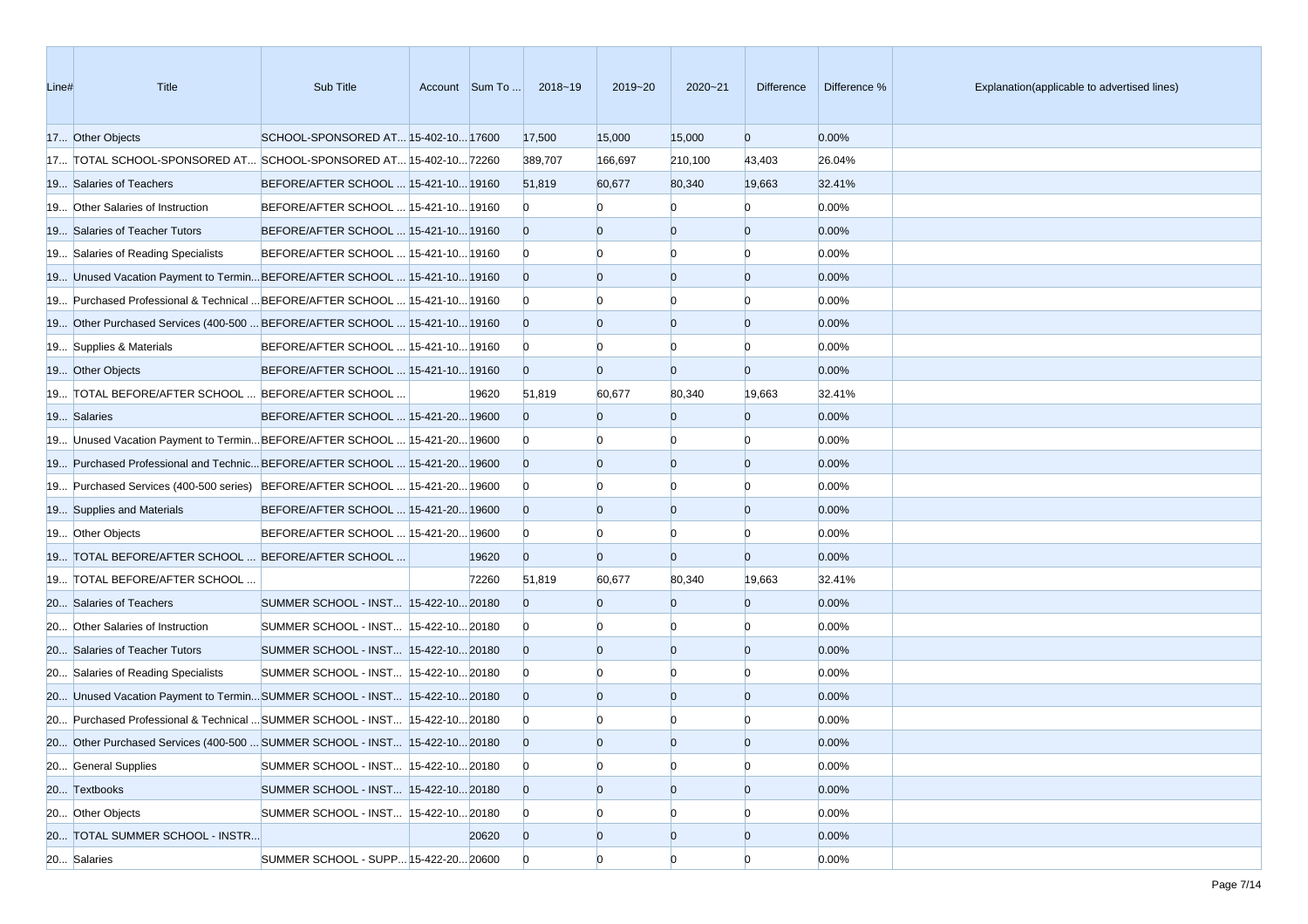| Line# | Title                                                                         | Sub Title                              |       | Account Sum To  2018~19 | 2019~20        | $2020 - 21$    | Difference     | Difference % | Explanation(applicable to advertised lines) |
|-------|-------------------------------------------------------------------------------|----------------------------------------|-------|-------------------------|----------------|----------------|----------------|--------------|---------------------------------------------|
|       | 20 Unused Vacation Payment to TerminSUMMER SCHOOL - SUPP 15-422-20 20600      |                                        |       | $\overline{0}$          | $\Omega$       | $\overline{0}$ | $\overline{0}$ | 0.00%        |                                             |
|       | 20 Purchased Professional and Technic SUMMER SCHOOL - SUPP 15-422-20 20600    |                                        |       | $\overline{0}$          |                | n              | $\Omega$       | 0.00%        |                                             |
|       | 20 Purchased Services (400-500 series) SUMMER SCHOOL - SUPP 15-422-20 20600   |                                        |       | $\overline{0}$          | $\overline{0}$ | $\overline{0}$ | $\overline{0}$ | 0.00%        |                                             |
|       | 20 Supplies and Materials                                                     | SUMMER SCHOOL - SUPP 15-422-20 20600   |       | $\overline{0}$          |                |                | $\Omega$       | 0.00%        |                                             |
|       | 20 Other Objects                                                              | SUMMER SCHOOL - SUPP 15-422-20 20600   |       | $\overline{0}$          | $\Omega$       | $\overline{0}$ | $\overline{0}$ | 0.00%        |                                             |
|       | 20 TOTAL SUMMER SCHOOL - SUPP SUMMER SCHOOL - SUPP                            |                                        | 20620 | $\overline{0}$          | n              | n              | $\Omega$       | 0.00%        |                                             |
|       | 20 TOTAL SUMMER SCHOOL                                                        |                                        | 72260 | $\overline{0}$          | $\overline{0}$ | $\overline{0}$ | $\overline{0}$ | 0.00%        |                                             |
|       | 21 Salaries of Teachers                                                       | INSTRUCTIONAL ALT ED   15-423-10 21180 |       | $\overline{0}$          |                |                | $\Omega$       | 0.00%        |                                             |
|       | 21 Other Salaries of Instruction                                              | INSTRUCTIONAL ALT ED  15-423-10 21180  |       | $\overline{0}$          | $\Omega$       | $\overline{0}$ | $\overline{0}$ | 0.00%        |                                             |
|       | 21 Salaries of Teacher Tutors                                                 | INSTRUCTIONAL ALT ED   15-423-10 21180 |       | $\overline{0}$          |                | n              | $\Omega$       | 0.00%        |                                             |
|       | 21 Salaries of Reading Specialists                                            | INSTRUCTIONAL ALT ED  15-423-10 21180  |       | $\overline{0}$          | $\Omega$       | $\overline{0}$ | $\overline{0}$ | 0.00%        |                                             |
|       | 21 Unused Vacation Payment to Termin INSTRUCTIONAL ALT ED  15-423-10 21180    |                                        |       | $\overline{0}$          |                | n              | $\Omega$       | 0.00%        |                                             |
|       | 21 Purchased Professional & Technical  INSTRUCTIONAL ALT ED   15-423-10 21180 |                                        |       | $\overline{0}$          | $\Omega$       | $\overline{0}$ | $\overline{0}$ | 0.00%        |                                             |
|       | 21 Other Purchased Services (400-500  INSTRUCTIONAL ALT ED   15-423-10 21180  |                                        |       | $\overline{0}$          |                | n              | $\Omega$       | 0.00%        |                                             |
|       | 21 General Supplies                                                           | INSTRUCTIONAL ALT ED  15-423-10 21180  |       | $\overline{0}$          | $\overline{0}$ | $\overline{0}$ | $\overline{0}$ | 0.00%        |                                             |
|       | 21 Textbooks                                                                  | INSTRUCTIONAL ALT ED  15-423-10 21180  |       | $\overline{0}$          |                | n              | $\Omega$       | 0.00%        |                                             |
|       | 21 Other Objects                                                              | INSTRUCTIONAL ALT ED  15-423-10 21180  |       | $\overline{0}$          | $\Omega$       | $\overline{0}$ | $\overline{0}$ | 0.00%        |                                             |
|       | 21 TOTAL INSTRUCTIONAL ALT ED P INSTRUCTIONAL ALTERN                          |                                        | 21620 | $\overline{0}$          |                | n              | $\Omega$       | 0.00%        |                                             |
|       | 21 Salaries                                                                   | INSTRUCTIONAL ALTERN 15-423-20 21600   |       | $\Omega$                | $\overline{0}$ | $\overline{0}$ | $\overline{0}$ | 0.00%        |                                             |
|       | 21 Unused Vacation Payment to Termin INSTRUCTIONAL ALTERN 15-423-20 21600     |                                        |       | $\overline{0}$          |                | n              | $\Omega$       | 0.00%        |                                             |
|       | 21 Purchased Professional and Technic INSTRUCTIONAL ALTERN 15-423-20 21600    |                                        |       | $\overline{0}$          | $\Omega$       | $\overline{0}$ | $\overline{0}$ | 0.00%        |                                             |
|       | 21 Purchased Services (400-500 series) INSTRUCTIONAL ALTERN 15-423-20 21600   |                                        |       | $\bf{0}$                |                | n              | $\Omega$       | 0.00%        |                                             |
|       | 21 Supplies and Materials                                                     | INSTRUCTIONAL ALTERN 15-423-20 21600   |       | $\overline{0}$          | $\overline{0}$ | $\overline{0}$ | $\overline{0}$ | 0.00%        |                                             |
|       | 21 Other Objects                                                              | INSTRUCTIONAL ALTERN 15-423-20 21600   |       | $\overline{0}$          |                | n              | $\Omega$       | 0.00%        |                                             |
|       | 21 TOTAL INSTRUCTIONAL ALTERNA INSTRUCTIONAL ALTERN                           |                                        | 21620 | $\overline{0}$          | $\overline{0}$ | $\overline{0}$ | $\overline{0}$ | 0.00%        |                                             |
|       | 21 TOTAL INSTRUCTIONAL ALTERNA                                                |                                        | 72260 | $\overline{0}$          |                |                | O              | 0.00%        |                                             |
|       | 22 Salaries of Teachers                                                       | OTHER SUPPL/AT-RISK P 15-424-10 22180  |       | $\Omega$                | $\Omega$       | $\Omega$       | $\Omega$       | 0.00%        |                                             |
|       | 22 Other Salaries of Instruction                                              | OTHER SUPPL/AT-RISK P 15-424-10 22180  |       | $\overline{0}$          | $\overline{0}$ | $\overline{0}$ | $\overline{0}$ | 0.00%        |                                             |
|       | 22 Salaries of Teacher Tutors                                                 | OTHER SUPPL/AT-RISK P 15-424-10 22180  |       | $\overline{0}$          | $\overline{0}$ | $\overline{0}$ | $\overline{0}$ | 0.00%        |                                             |
|       | 22 Salaries of Reading Specialists                                            | OTHER SUPPL/AT-RISK P 15-424-10 22180  |       | $\overline{0}$          | $\overline{0}$ | $\Omega$       | $\overline{0}$ | 0.00%        |                                             |
|       | 22 Unused Vacation Payment to Termin OTHER SUPPL/AT-RISK P 15-424-10 22180    |                                        |       | $\overline{0}$          | $\overline{0}$ | $\overline{0}$ | $\mathbf{0}$   | 0.00%        |                                             |
|       | 22 Purchased Professional & Technical  OTHER SUPPL/AT-RISK P 15-424-10 22180  |                                        |       | 60,390                  | $\overline{0}$ | $\Omega$       | $\overline{0}$ | 0.00%        |                                             |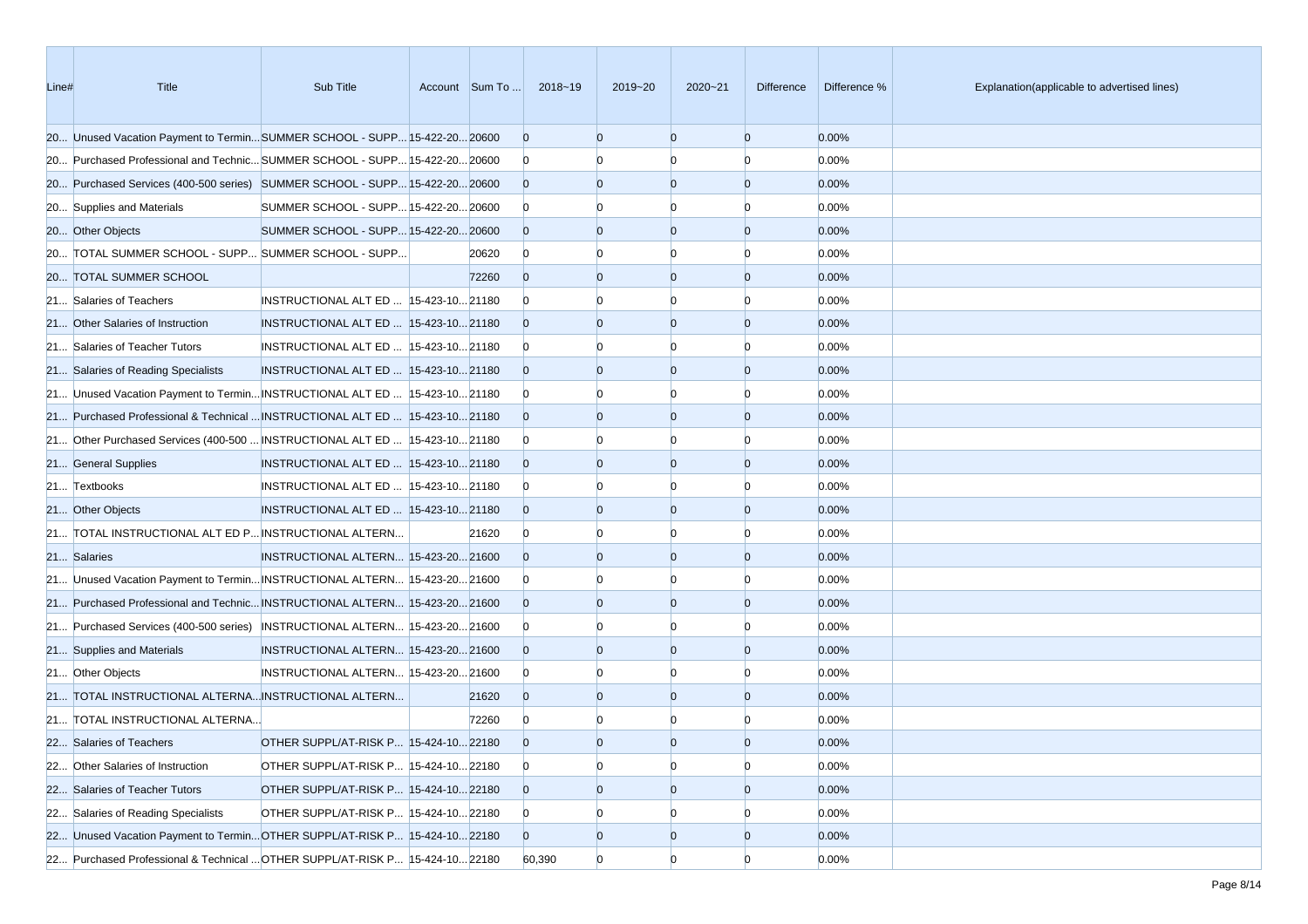| Line# | <b>Title</b>                                                                 | Sub Title                             | Account Sum To | 2018~19        | 2019~20        | $2020 - 21$    | Difference     | Difference % | Explanation(applicable to advertised lines) |
|-------|------------------------------------------------------------------------------|---------------------------------------|----------------|----------------|----------------|----------------|----------------|--------------|---------------------------------------------|
|       | 22 Other Purchased Services (400-500  OTHER SUPPL/AT-RISK P 15-424-10 22180  |                                       |                | $\overline{0}$ | $\Omega$       | $\overline{0}$ | $\overline{0}$ | 0.00%        |                                             |
|       | 22 General Supplies                                                          | OTHER SUPPL/AT-RISK P 15-424-10 22180 |                | $\overline{0}$ |                | $\Omega$       | $\Omega$       | 0.00%        |                                             |
|       | 22 Textbooks                                                                 | OTHER SUPPL/AT-RISK P 15-424-10 22180 |                | $\overline{0}$ | $\Omega$       | $\overline{0}$ | $\overline{0}$ | 0.00%        |                                             |
|       | 22 Other Objects                                                             | OTHER SUPPL/AT-RISK P 15-424-10 22180 |                | $\overline{0}$ |                |                | n              | 0.00%        |                                             |
|       | 22 TOTAL OTHER SUPPL/AT-RISK P OTHER SUPPL/AT-RISK P                         |                                       | 22620          | 60,390         | $\Omega$       | $\overline{0}$ | $\overline{0}$ | 0.00%        |                                             |
|       | 22 Salaries                                                                  | OTHER SUPPL/AT-RISK P 15-424-20 22600 |                | $\overline{0}$ |                | $\Omega$       | n              | 0.00%        |                                             |
|       | 22 Unused Vacation Payment to TerminOTHER SUPPL/AT-RISK P 15-424-2022600     |                                       |                | $\overline{0}$ | $\Omega$       | $\overline{0}$ | $\overline{0}$ | 0.00%        |                                             |
|       | 22 Purchased Professional and Technic OTHER SUPPL/AT-RISK P 15-424-20 22600  |                                       |                | $\overline{0}$ |                | $\Omega$       | n              | 0.00%        |                                             |
|       | 22 Purchased Services (400-500 series) OTHER SUPPL/AT-RISK P 15-424-20 22600 |                                       |                | $\overline{0}$ | $\Omega$       | $\overline{0}$ | $\overline{0}$ | 0.00%        |                                             |
|       | 22 Supplies and Materials                                                    | OTHER SUPPL/AT-RISK P 15-424-20 22600 |                | $\overline{0}$ |                | $\Omega$       | n              | 0.00%        |                                             |
|       | 22 Other Objects                                                             | OTHER SUPPL/AT-RISK P 15-424-20 22600 |                | $\overline{0}$ | $\Omega$       | $\overline{0}$ | $\overline{0}$ | 0.00%        |                                             |
|       | 22 TOTAL OTHER SUPPL/AT-RISK P OTHER SUPPL/AT-RISK P                         |                                       | 22620          | $\overline{0}$ | n              | n              | n              | 0.00%        |                                             |
|       | 22 TOTAL OTHER SUPPLEMENTAL/A OTHER SUPPL/AT-RISK P                          |                                       | 72260          | 60,390         | $\Omega$       | $\overline{0}$ | $\overline{0}$ | 0.00%        |                                             |
|       | 23 Salaries of Teachers                                                      | OTHER ALTERNATIVE ED  15-425-10 23180 |                | $\overline{0}$ |                | $\Omega$       | n              | 0.00%        |                                             |
|       | 23 Other Salaries of Instruction                                             | OTHER ALTERNATIVE ED  15-425-10 23180 |                | $\Omega$       | $\Omega$       | $\overline{0}$ | $\overline{0}$ | 0.00%        |                                             |
|       | 23 Salaries of Teacher Tutors                                                | OTHER ALTERNATIVE ED  15-425-10 23180 |                | $\overline{0}$ |                |                | n              | 0.00%        |                                             |
|       | 23 Salaries of Reading Specialists                                           | OTHER ALTERNATIVE ED  15-425-10 23180 |                | $\overline{0}$ | $\Omega$       | $\overline{0}$ | $\overline{0}$ | 0.00%        |                                             |
|       | 23 Unused Vacation Payment to Termin OTHER ALTERNATIVE ED  15-425-10 23180   |                                       |                | $\overline{0}$ |                | $\Omega$       | n              | 0.00%        |                                             |
|       | 23 Purchased Professional & Technical  OTHER ALTERNATIVE ED  15-425-10 23180 |                                       |                | $\overline{0}$ | $\Omega$       | $\overline{0}$ | $\overline{0}$ | 0.00%        |                                             |
|       | 23 Other Purchased Services (400-500  OTHER ALTERNATIVE ED  15-425-10 23180  |                                       |                | $\overline{0}$ |                | $\Omega$       | n              | 0.00%        |                                             |
|       | 23 General Supplies                                                          | OTHER ALTERNATIVE ED  15-425-10 23180 |                | $\overline{0}$ | $\Omega$       | $\overline{0}$ | $\overline{0}$ | 0.00%        |                                             |
|       | 23 Textbooks                                                                 | OTHER ALTERNATIVE ED  15-425-10 23180 |                | $\overline{0}$ |                | n              | n              | 0.00%        |                                             |
|       | 23 Other Objects                                                             | OTHER ALTERNATIVE ED  15-425-10 23180 |                | $\overline{0}$ | $\Omega$       | $\Omega$       | $\overline{0}$ | 0.00%        |                                             |
|       | 23 TOTAL OTHER ALTERNATIVE ED  OTHER ALTERNATIVE ED                          |                                       | 23620          | $\overline{0}$ |                | $\Omega$       | n              | 0.00%        |                                             |
|       | 23 Salaries                                                                  | OTHER ALTERNATIVE ED  15-425-20 23600 |                | $\overline{0}$ | $\Omega$       | $\overline{0}$ | $\overline{0}$ | 0.00%        |                                             |
|       | 23 Unused Vacation Payment to Termin OTHER ALTERNATIVE ED  15-425-20 23600   |                                       |                | $\mathbf{0}$   |                |                |                | 0.00%        |                                             |
|       | 23 Purchased Professional and Technic OTHER ALTERNATIVE ED  15-425-20 23600  |                                       |                | $\Omega$       |                | $\Omega$       | $\Omega$       | 0.00%        |                                             |
|       | 23 Purchased Services (400-500 series) OTHER ALTERNATIVE ED  15-425-20 23600 |                                       |                | $\overline{0}$ | $\Omega$       | $\overline{0}$ | $\Omega$       | 0.00%        |                                             |
|       | 23 Supplies and Materials                                                    | OTHER ALTERNATIVE ED  15-425-20 23600 |                | $\overline{0}$ | $\overline{0}$ | $\overline{0}$ | $\overline{0}$ | 0.00%        |                                             |
|       | 23 Other Objects                                                             | OTHER ALTERNATIVE ED  15-425-20 23600 |                | $\overline{0}$ | $\Omega$       | $\Omega$       |                | 0.00%        |                                             |
|       | 23 TOTAL OTHER ALTERNATIVE ED  OTHER ALTERNATIVE ED                          |                                       | 23620          | $\overline{0}$ | $\overline{0}$ | $\overline{0}$ | $\overline{0}$ | 0.00%        |                                             |
|       | 23 TOTAL OTHER ALTERNATIVE ED                                                |                                       | 72260          | $\overline{0}$ | $\overline{0}$ | $\overline{0}$ | $\Omega$       | 0.00%        |                                             |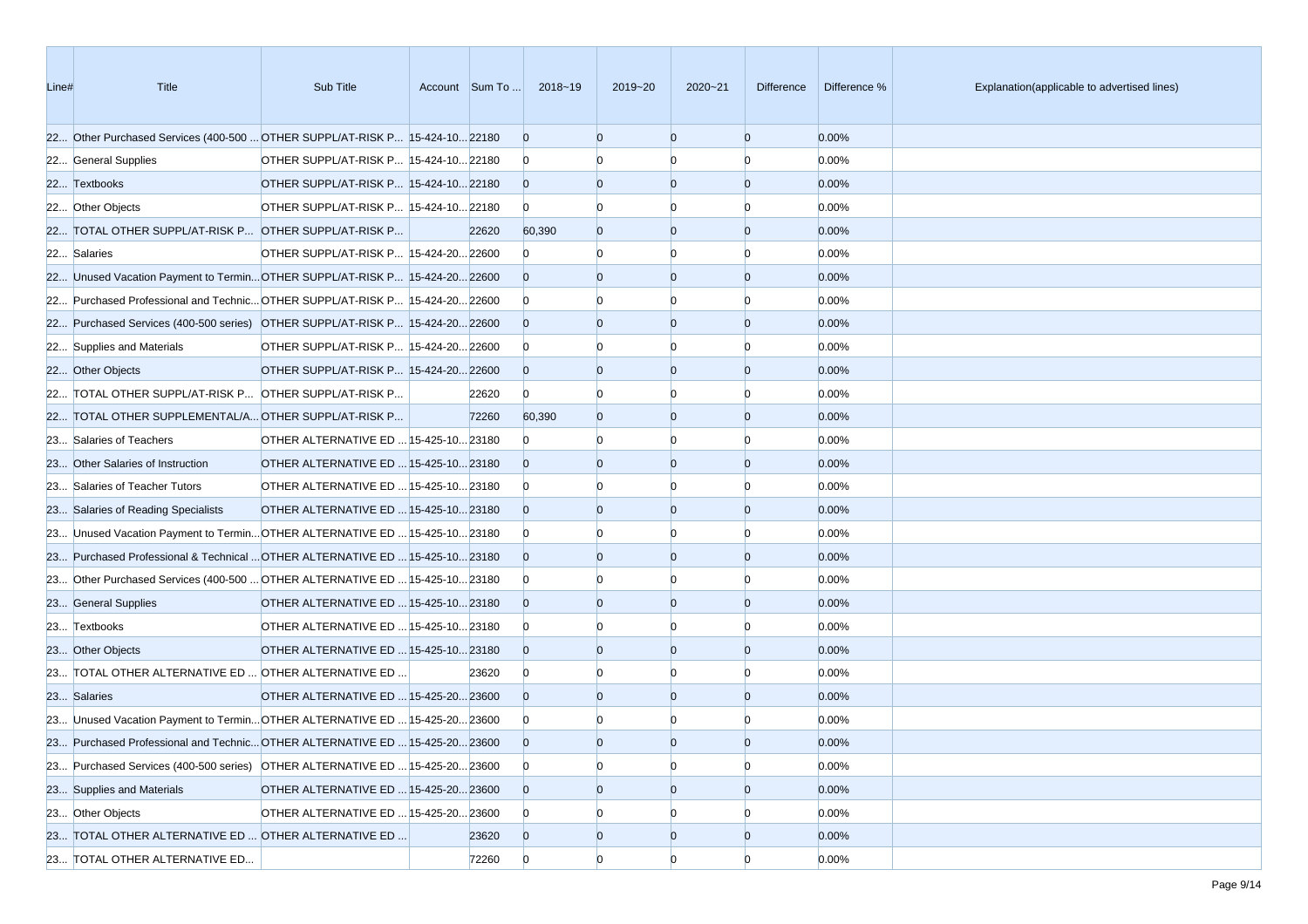| Line# | <b>Title</b>                                                                      | Sub Title                               | Account Sum To | 2018~19        | 2019~20        | $2020 - 21$    | <b>Difference</b> | Difference % | Explanation(applicable to advertised lines) |
|-------|-----------------------------------------------------------------------------------|-----------------------------------------|----------------|----------------|----------------|----------------|-------------------|--------------|---------------------------------------------|
|       | 25 Salaries                                                                       | OTHER INSTRUCTIONAL  15-4XX-1 25100     |                | $\overline{0}$ | $\Omega$       | $\Omega$       | $\overline{0}$    | 0.00%        |                                             |
|       | 25 Unused Vacation Payment to Termin OTHER INSTRUCTIONAL  15-4XX-1 25100          |                                         |                | $\mathbf{0}$   |                | n              | $\Omega$          | 0.00%        |                                             |
|       | 25 Purchased Services (300-500 series) OTHER INSTRUCTIONAL  15-4XX-1 25100        |                                         |                | $\overline{0}$ | $\Omega$       | $\overline{0}$ | $\overline{0}$    | 0.00%        |                                             |
|       | 25 Supplies and Materials                                                         | OTHER INSTRUCTIONAL  15-4XX-1 25100     |                | $\bf{0}$       |                |                |                   | 0.00%        |                                             |
|       | 25 Other Objects                                                                  | OTHER INSTRUCTIONAL  15-4XX-1 25100     |                | $\overline{0}$ | $\Omega$       | $\Omega$       | $\overline{0}$    | 0.00%        |                                             |
|       | 25 TOTAL OTHER INSTRUCTIONAL P OTHER INSTRUCTIONAL  15-4XX-1 72260                |                                         |                | $\overline{0}$ | $\Omega$       | $\Omega$       | $\Omega$          | 0.00%        |                                             |
|       | 29 Salaries                                                                       | UNDIST. EXPEND.-ATTEN 15-000-2129680    |                | 100,474        | 102,360        | 186,291        | 83,931            | 82.00%       |                                             |
|       | 29 Salaries of Drop-Out Prevention Offi UNDIST. EXPEND.-ATTEN 15-000-21 29680     |                                         |                | $\overline{0}$ |                | $\Omega$       | $\Omega$          | 0.00%        |                                             |
|       | 29 Salaries of Family Support Teams                                               | UNDIST. EXPEND.-ATTEN 15-000-21 29680   |                | $\overline{0}$ |                | $\Omega$       | $\overline{0}$    | 0.00%        |                                             |
|       | 29 Salaries of Family Liaisons/Comm P UNDIST. EXPEND.-ATTEN 15-000-21 29680       |                                         |                | $\overline{0}$ |                |                | $\Omega$          | 0.00%        |                                             |
|       | 29 Salaries of Community/School CoordUNDIST. EXPEND.-ATTEN 15-000-2129680         |                                         |                | $\overline{0}$ | $\Omega$       | $\Omega$       | $\overline{0}$    | 0.00%        |                                             |
|       | 29 Unused Vacation Payment to Termin UNDIST. EXPEND.-ATTEN 15-000-21 29680        |                                         |                | $\overline{0}$ |                |                | $\Omega$          | 0.00%        |                                             |
|       | 29 Purchased Professional and Technic UNDIST. EXPEND.-ATTEN 15-000-21 29680       |                                         |                | $\overline{0}$ | $\Omega$       | $\Omega$       | $\overline{0}$    | 0.00%        |                                             |
|       | 29 Other Purchased Services (400-500  UNDIST. EXPEND.-ATTEN  15-000-21 29680      |                                         |                | $\overline{0}$ |                | n              | $\Omega$          | 0.00%        |                                             |
|       | 29 Supplies and Materials                                                         | UNDIST. EXPEND.-ATTEN 15-000-21 29680   |                | $\overline{0}$ | $\Omega$       | $\overline{0}$ | $\overline{0}$    | 0.00%        |                                             |
|       | 29 Other Objects                                                                  | UNDIST. EXPEND.-ATTEN  15-000-21 29680  |                | $\overline{0}$ | $\Omega$       | $\Omega$       | $\Omega$          | 0.00%        |                                             |
|       | 29 TOTAL UNDIST. EXPEND.-ATTEN UNDIST. EXPEND.-ATTEN                              |                                         | 72140          | 100,474        | 102,360        | 186,291        | 83,931            | 82.00%       |                                             |
|       | 30 Salaries                                                                       | UNDIST. EXPENDITURES - 15-000-21 30620  |                | 193,957        | 193,289        | 197,189        | 3,900             | 2.02%        |                                             |
|       | 30 Salaries of Social Services Coordina UNDIST. EXPENDITURES - 15-000-21 30620    |                                         |                | $\Omega$       | $\Omega$       | $\overline{0}$ | $\overline{0}$    | 0.00%        |                                             |
|       | 30 Unused Vacation Payment to Termin UNDIST. EXPENDITURES - 15-000-21 30620       |                                         |                | $\bf{0}$       |                |                | $\Omega$          | 0.00%        |                                             |
|       | 30 Purchased Professional and Technic UNDIST. EXPENDITURES - 15-000-21 30620      |                                         |                | $\overline{0}$ | $\Omega$       | $\Omega$       | $\overline{0}$    | 0.00%        |                                             |
|       | 30 Other Purchased Services (400-500  UNDIST. EXPENDITURES - 15-000-21 30620      |                                         |                | $\overline{0}$ |                |                | $\Omega$          | 0.00%        |                                             |
|       | 30 Supplies and Materials                                                         | UNDIST. EXPENDITURES - 15-000-21 30620  |                | $\overline{0}$ | $\Omega$       | $\Omega$       | $\overline{0}$    | 0.00%        |                                             |
|       | 30 Other Objects                                                                  | UNDIST. EXPENDITURES - 15-000-21 30620  |                | $\overline{0}$ | $\Omega$       | $\Omega$       | $\Omega$          | 0.00%        |                                             |
|       | 30 TOTAL UNDIST. EXPENDITURES -  UNDIST. EXPENDITURES -                           |                                         | 72140          | 193,957        | 193,289        | 197,189        | 3,900             | 2.02%        |                                             |
|       | 41 Salaries of Other Professional Staff                                           | UNDIST. EXPEND. - GUIDA 15-000-21 41660 |                | 554,613        | 564,570        | 476,583        | $-87,987$         | $-15.58%$    |                                             |
|       | 41 Salaries of Secretarial and Clerical A UNDIST. EXPEND. - GUIDA 15-000-21 41660 |                                         |                | $\overline{0}$ | $\overline{0}$ | $\overline{0}$ | $\overline{0}$    | 0.00%        |                                             |
|       | 41 Other Salaries                                                                 | UNDIST. EXPEND. - GUIDA 15-000-21 41660 |                | 97,459         | $\overline{0}$ | $\overline{0}$ | $\overline{0}$    | 0.00%        |                                             |
|       | 41 Unused Vacation Payment to Termin UNDIST. EXPEND. - GUIDA 15-000-21 41660      |                                         |                | $\overline{0}$ | $\overline{0}$ | $\overline{0}$ | $\overline{0}$    | 0.00%        |                                             |
|       | 41 Purchased Professional - Education UNDIST. EXPEND. - GUIDA 15-000-21 41660     |                                         |                | $\mathbf{0}$   |                |                | $\Omega$          | 0.00%        |                                             |
|       | 41 Other Purchased Prof. and Tech. Se UNDIST. EXPEND. - GUIDA 15-000-21 41660     |                                         |                | $\overline{0}$ | $\overline{0}$ | $\overline{0}$ | $\overline{0}$    | 0.00%        |                                             |
|       | 41 Other Purchased Services (400-500  UNDIST. EXPEND. - GUIDA 15-000-21 41660     |                                         |                | $\overline{0}$ | $\Omega$       | $\overline{0}$ | $\overline{0}$    | 0.00%        |                                             |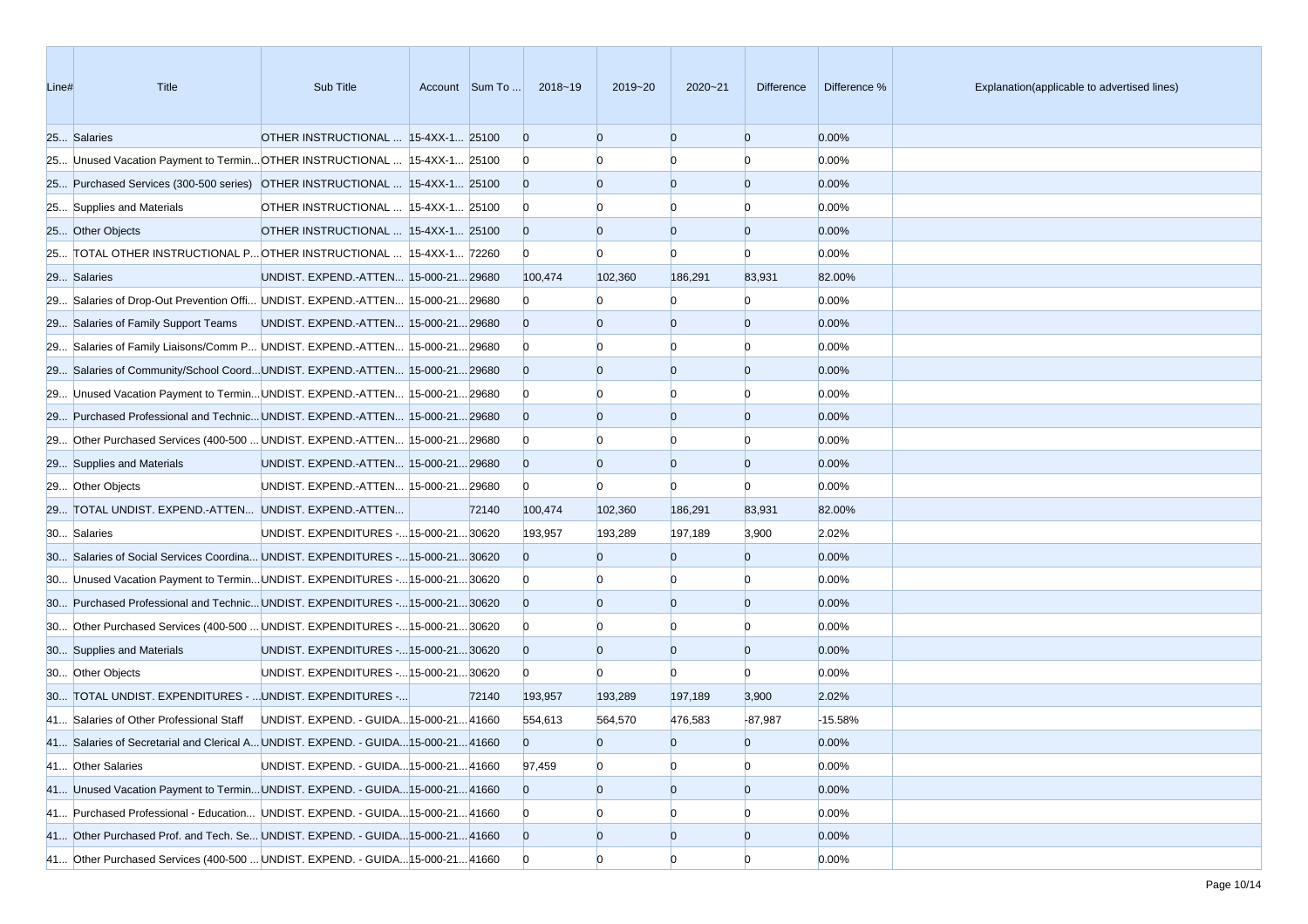| Line# | <b>Title</b>                                                                    | Sub Title                               | Account Sum To | 2018~19        | 2019~20        | $2020 - 21$    | <b>Difference</b> | Difference % | Explanation(applicable to advertised lines) |
|-------|---------------------------------------------------------------------------------|-----------------------------------------|----------------|----------------|----------------|----------------|-------------------|--------------|---------------------------------------------|
|       | 41 Supplies and Materials                                                       | UNDIST. EXPEND. - GUIDA 15-000-21 41660 |                | $\overline{0}$ | 984            | 1,000          | 16                | 1.63%        |                                             |
|       | 41 Other Objects                                                                | UNDIST. EXPEND. - GUIDA 15-000-21 41660 |                | $\mathbf{0}$   | $\mathbf{0}$   | $\Omega$       | $\Omega$          | 0.00%        |                                             |
|       | 41 TOTAL UNDIST. EXPENDITURES -  UNDIST. EXPEND. - GUIDA                        |                                         | 72140          | 652,072        | 565,554        | 477,583        | $-87,971$         | $-15.55%$    |                                             |
|       | 43 Sal of Supervisor of Instruction                                             | UNDIST. EXPEND.-IMPRO 15-000-22 43200   |                | 406,622        | 414,223        | 188,431        | $-225,792$        | $-54.51%$    |                                             |
|       | 43 Sal of Other Professional Staff                                              | UNDIST. EXPEND.-IMPRO 15-000-2243200    |                | 105,210        | 107,724        | 560,231        | 452,507           | 420.06%      |                                             |
|       | 43 Sal of Secr and Clerical Assist.                                             | UNDIST. EXPEND.-IMPRO 15-000-2243200    |                | 110,270        | 109,594        | 167,688        | 58,094            | 53.01%       |                                             |
|       | 43 Other Salaries                                                               | UNDIST. EXPEND.-IMPRO 15-000-2243200    |                | 61,060         | 62,660         | 64,047         | 1,387             | 2.21%        |                                             |
|       | 43 Unused Vacation Payment to Termin UNDIST. EXPEND.-IMPRO 15-000-22 43200      |                                         |                | $\mathbf{0}$   | $\Omega$       |                | $\Omega$          | 0.00%        |                                             |
|       | 43 Sal of Facilitators, Math & Literacy C UNDIST. EXPEND.-IMPRO 15-000-22 43200 |                                         |                | 1,000          | $\Omega$       | $\overline{0}$ | $\overline{0}$    | 0.00%        |                                             |
|       | 43 Purchased Prof- Educational Services UNDIST. EXPEND.-IMPRO 15-000-22 43200   |                                         |                | $\mathbf{0}$   | 14,153         | $\overline{0}$ | $-14,153$         | $-100.00%$   |                                             |
|       | 43 Other Purch Prof. and Tech. Services UNDIST. EXPEND.-IMPRO 15-000-22 43200   |                                         |                | $\overline{0}$ | $\Omega$       | $\overline{0}$ | $\overline{0}$    | 0.00%        |                                             |
|       | 43 Other Purch Services (400-500)                                               | UNDIST. EXPEND.-IMPRO 15-000-22 43200   |                | $\mathbf{0}$   |                | $\Omega$       | $\Omega$          | 0.00%        |                                             |
|       | 43 Supplies and Materials                                                       | UNDIST. EXPEND.-IMPRO 15-000-22 43200   |                | $\overline{0}$ | $\overline{0}$ | $\overline{0}$ | $\overline{0}$    | 0.00%        |                                             |
|       | 43 Other Objects                                                                | UNDIST. EXPEND.-IMPRO 15-000-22 43200   |                | $\mathbf{0}$   | $\Omega$       | 4,800          | 4,800             | 100.00%      |                                             |
|       | 43 TOTAL UNDIST. EXPEND.-IMPROVUNDIST. EXPEND.-IMPRO                            |                                         | 72140          | 684,162        | 708,354        | 985,197        | 276,843           | 39.08%       |                                             |
|       | 43 Salaries                                                                     | UNDIST EXPEND-EDU. ME 15-000-22 43620   |                | 97,888         | 99,710         | 209,828        | 110,118           | 110.44%      |                                             |
|       | 43 Salaries of Technology Coordinators UNDIST EXPEND-EDU. ME 15-000-22 43620    |                                         |                | $\overline{0}$ |                | $\Omega$       | $\overline{0}$    | 0.00%        |                                             |
|       | 43 Unused Vacation Payment to Termin UNDIST EXPEND-EDU. ME 15-000-22 43620      |                                         |                | $\mathbf{0}$   |                |                | $\Omega$          | 0.00%        |                                             |
|       | 43 Purchased Professional and Technic UNDIST EXPEND-EDU. ME 15-000-22 43620     |                                         |                | $\overline{0}$ | $\Omega$       | $\overline{0}$ | $\overline{0}$    | 0.00%        |                                             |
|       | 43 Other Purchased Services (400-500  UNDIST EXPEND-EDU. ME 15-000-22 43620     |                                         |                | $\mathbf{0}$   |                | $\Omega$       | $\Omega$          | 0.00%        |                                             |
|       | 43 Supplies and Materials                                                       | UNDIST EXPEND-EDU. ME 15-000-22 43620   |                | $\overline{0}$ | $\Omega$       | $\overline{0}$ | $\overline{0}$    | 0.00%        |                                             |
|       | 43 Other Objects                                                                | UNDIST EXPEND-EDU. ME 15-000-22 43620   |                | $\mathbf{0}$   | $\Omega$       | $\Omega$       | $\Omega$          | 0.00%        |                                             |
|       | 43 TOTAL UNDIST. EXPEND.-EDU. M UNDIST EXPEND-EDU. ME                           |                                         | 72140          | 97,888         | 99,710         | 209,828        | 110,118           | 110.44%      |                                             |
|       | 44 Purchased Professional - Education UNDIST. EXP.-INSTR. STA 15-000-22 44180   |                                         |                | $\mathbf{0}$   | n              | $\Omega$       | $\Omega$          | 0.00%        |                                             |
|       | 44 Other Purchased Prof. and Tech. Se UNDIST. EXP.-INSTR. STA 15-000-22 44180   |                                         |                | $\Omega$       | $\Omega$       | $\overline{0}$ | $\overline{0}$    | 0.00%        |                                             |
|       | 44 Other Purchased Services (400-500  UNDIST. EXP.-INSTR. STA 15-000-22 44180   |                                         |                | 10,943         | 14,500         | 19,500         | 5,000             | 34.48%       |                                             |
|       | 44 Supplies and Materials                                                       | UNDIST. EXP.-INSTR. STA 15-000-22 44180 |                | $\Omega$       | $\overline{0}$ | $\overline{0}$ | $\overline{0}$    | 0.00%        |                                             |
|       | 44 Other Objects                                                                | UNDIST. EXP.-INSTR. STA 15-000-2244180  |                | $\mathbf{0}$   | $\bf{0}$       | $\overline{0}$ | $\overline{0}$    | 0.00%        |                                             |
|       | 44 TOTAL UNDIST. EXPEND.-INSTR.  UNDIST. EXP.-INSTR. STA                        |                                         | 72140          | 10,943         | 14,500         | 19,500         | 5,000             | 34.48%       |                                             |
|       | 46 Salaries of Principals/Asst. Principal UNDIST. EXPEND.-SUPPO 15-000-24 46160 |                                         |                | 546,276        | 562,123        | 349,621        | $-212,502$        | $-37.80%$    |                                             |
|       | 46 Salaries of Other Professional Staff                                         | UNDIST. EXPEND.-SUPPO 15-000-24 46160   |                | $\overline{0}$ | $\overline{0}$ | $\overline{0}$ | $\overline{0}$    | 0.00%        |                                             |
|       | 46 Salaries of Secretarial and Clerical A UNDIST. EXPEND.-SUPPO 15-000-2446160  |                                         |                | 234,133        | 109,594        | 167,688        | 58,094            | 53.01%       |                                             |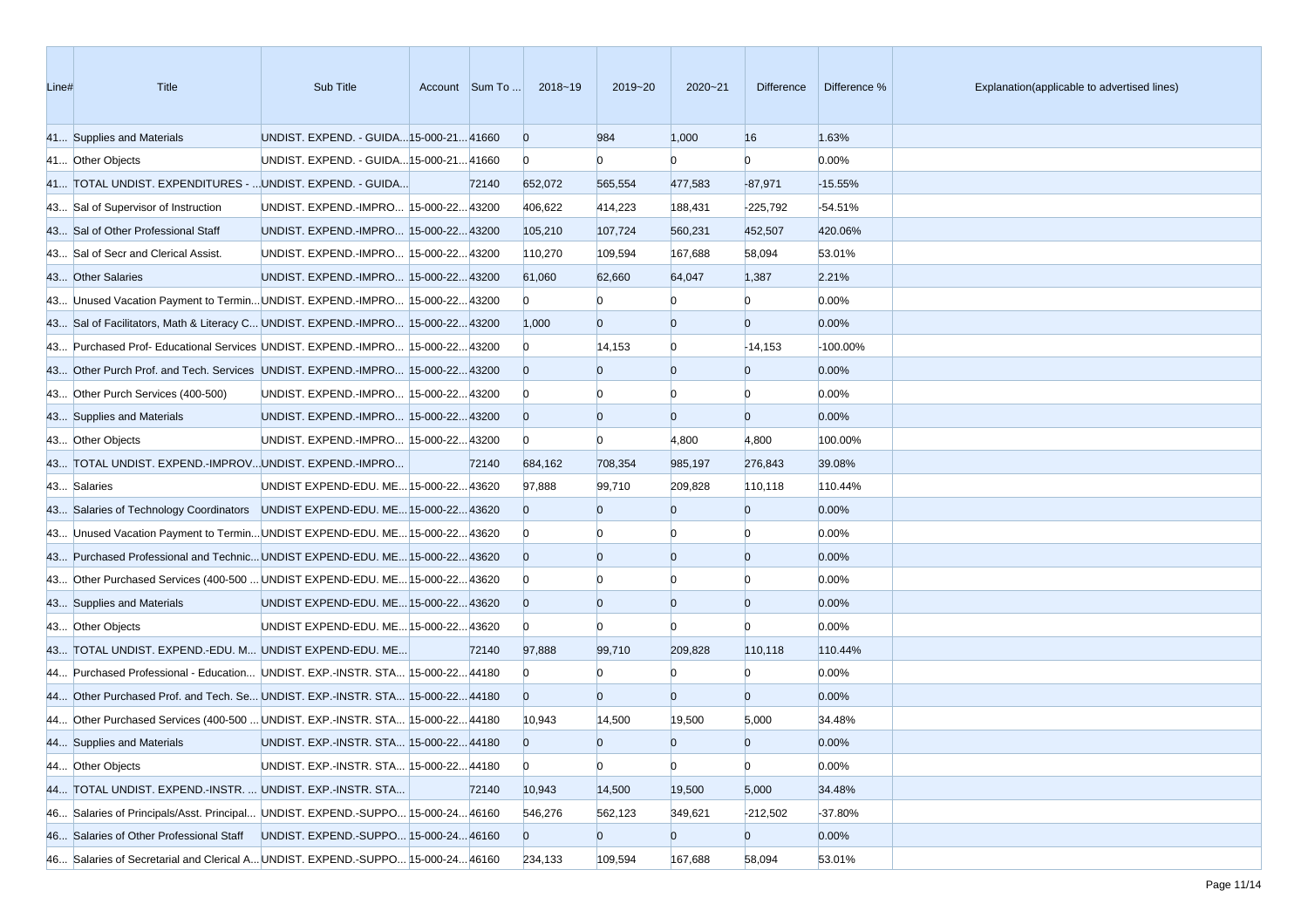| Line# | <b>Title</b>                                                                 | Sub Title                              |                | Account Sum To | 2018~19        | 2019~20        | $2020 - 21$    | Difference     | Difference % | Explanation(applicable to advertised lines) |
|-------|------------------------------------------------------------------------------|----------------------------------------|----------------|----------------|----------------|----------------|----------------|----------------|--------------|---------------------------------------------|
|       | 46 Other Salaries                                                            | UNDIST. EXPEND.-SUPPO 15-000-24 46160  |                |                | 150,385        | 78,005         | $\overline{0}$ | $-78,005$      | $-100.00\%$  |                                             |
|       | 46 Unused Vacation Payment to Termin UNDIST. EXPEND.-SUPPO 15-000-24 46160   |                                        |                |                | $\Omega$       |                | $\Omega$       | $\Omega$       | 0.00%        |                                             |
|       | 46 Purchased Professional and Technic UNDIST. EXPEND.-SUPPO 15-000-24 46160  |                                        |                |                | $\overline{0}$ | $\overline{0}$ | $\overline{0}$ | $\overline{0}$ | 0.00%        |                                             |
|       | 46 Other Purchased Services (400-500  UNDIST. EXPEND.-SUPPO 15-000-24 46160  |                                        |                |                | 12,304         | 24,882         | 24,882         | $\overline{0}$ | 0.00%        |                                             |
|       | 46 Supplies and Materials                                                    | UNDIST. EXPEND.-SUPPO 15-000-24 46160  |                |                | $\Omega$       | $\bf{0}$       | $\mathbf{0}$   | $\overline{0}$ | 0.00%        |                                             |
|       | 46 Other Objects                                                             | UNDIST. EXPEND.-SUPPO 15-000-24 46160  |                |                | 9,564          | $\bf{0}$       | 3,700          | 3,700          | 100.00%      |                                             |
|       | 46 TOTAL UNDIST. EXPEND.-SUPPO UNDIST. EXPEND.-SUPPO                         |                                        |                | 72140          | 952,662        | 774,604        | 545,891        | $-228,713$     | $-29.53%$    |                                             |
|       | 49 Salaries of Non-Instructional Aides                                       | UNDIST EXPEND-CUSTOD 15-000-26 49340   |                |                | $\Omega$       |                | $\Omega$       | $\Omega$       | 0.00%        |                                             |
|       | 49 General Supplies                                                          | UNDIST EXPEND-CUSTOD 15-000-26 49340   |                |                | $\Omega$       | $\Omega$       | $\overline{0}$ | $\overline{0}$ | 0.00%        |                                             |
|       | 49 TOTAL UNDIST. EXPEND. - CUST UNDIST EXPEND-CUSTOD                         |                                        |                | 51120          | $\overline{0}$ | $\Omega$       | $\Omega$       | $\Omega$       | 0.00%        |                                             |
|       | 51 Salaries                                                                  | UNDIST EXPEND-SECURITY 15-000-26 51100 |                |                | 276,485        | 323,427        | 337,618        | 14,191         | 4.39%        |                                             |
|       | 51 Unused Vacation Payment to Termin UNDIST EXPEND-SECURITY 15-000-26 51100  |                                        |                |                | $\Omega$       |                | $\Omega$       | $\Omega$       | 0.00%        |                                             |
|       | 51 Purchased Professional and Technic UNDIST EXPEND-SECURITY 15-000-26 51100 |                                        |                |                | $\Omega$       | $\Omega$       | $\overline{0}$ | $\overline{0}$ | 0.00%        |                                             |
|       | 51 Cleaning, Repair, and Maintenance  UNDIST EXPEND-SECURITY 15-000-26 51100 |                                        |                |                | $\bf{0}$       |                | $\Omega$       | $\Omega$       | 0.00%        |                                             |
|       | 51 General Supplies                                                          | UNDIST EXPEND-SECURITY 15-000-26 51100 |                |                | $\overline{0}$ | 3,000          | 3,000          | $\overline{0}$ | 0.00%        |                                             |
|       | 51 Other Objects                                                             | UNDIST EXPEND-SECURITY 15-000-26 51100 |                |                | $\overline{0}$ | $\mathbf{0}$   | $\Omega$       | $\Omega$       | 0.00%        |                                             |
|       | 51 TOTAL SECURITY                                                            | UNDIST EXPEND-SECURITY                 |                | 51120          | 276,485        | 326,427        | 340,618        | 14,191         | 4.35%        |                                             |
|       | 51 TOTAL UNDIST. EXPEND.-OPER.                                               |                                        |                | 72140          | 276,485        | 326,427        | 340,618        | 14,191         | 4.35%        |                                             |
|       | 52 Contr Serv(Oth. than Bet Home & ScUNDIST EXPEND-Student  15-000-27 52480  |                                        |                |                | 14,317         | 23,000         | 15,000         | $-8,000$       | $-34.78%$    |                                             |
|       | 52 TOTAL UNDIST. EXPEND.-STUDE                                               |                                        |                | 72140          | 14,317         | 23,000         | 15,000         | $-8,000$       | $-34.78%$    |                                             |
|       | 71 Group Insurance                                                           | UNALLOCATED BENEFITS  15-000-2971240   |                |                | $\Omega$       | $\Omega$       | $\overline{0}$ | $\overline{0}$ | 0.00%        |                                             |
|       | 71 Social Security Contributions                                             | UNALLOCATED BENEFITS                   | 15-000-2971240 |                | $\bf{0}$       |                | $\Omega$       | $\Omega$       | 0.00%        |                                             |
|       | 71 T.P.A.F. Contributions - ERIP                                             | UNALLOCATED BENEFITS  15-000-2971240   |                |                | $\Omega$       | $\Omega$       | $\overline{0}$ | $\overline{0}$ | 0.00%        |                                             |
|       | 71 Other Retirement Contributions - PE UNALLOCATED BENEFITS                  |                                        | 15-000-2971240 |                | $\overline{0}$ |                | $\Omega$       | $\Omega$       | 0.00%        |                                             |
|       | 71 Other Retirement Contributions - ERIP UNALLOCATED BENEFITS                |                                        | 15-000-2971240 |                | $\Omega$       | $\Omega$       | $\overline{0}$ | $\overline{0}$ | 0.00%        |                                             |
|       | 71 Other Retirement Contrib. - Deferred UNALLOCATED BENEFITS                 |                                        | 15-000-2971240 |                | $\bf{0}$       |                |                |                | 0.00%        |                                             |
|       | 71 Other Retirement Contributions - Re UNALLOCATED BENEFITS  15-000-29 71240 |                                        |                |                | $\Omega$       |                | $\Omega$       | $\Omega$       | 0.00%        |                                             |
|       | 71 Unemployment Compensation                                                 | UNALLOCATED BENEFITS                   | 15-000-2971240 |                | $\overline{0}$ | $\overline{0}$ | $\overline{0}$ | $\overline{0}$ | 0.00%        |                                             |
|       | 71 Workmen's Compensation                                                    | UNALLOCATED BENEFITS                   | 15-000-2971240 |                | $\overline{0}$ | $\overline{0}$ | $\overline{0}$ | $\overline{0}$ | 0.00%        |                                             |
|       | 71 Health Benefits                                                           | UNALLOCATED BENEFITS                   | 15-000-2971240 |                | 1,950,956      | 1,901,368      | 1,755,645      | $-145,723$     | $-7.66%$     |                                             |
|       | 71 Tuition Reimbursement                                                     | UNALLOCATED BENEFITS 15-000-29 71240   |                |                | $\overline{0}$ | $\mathbf{0}$   | $\overline{0}$ | $\overline{0}$ | 0.00%        |                                             |
|       | 71 Other Employee Benefits                                                   | UNALLOCATED BENEFITS   15-000-29 71240 |                |                | $\overline{0}$ | $\overline{0}$ | $\overline{0}$ | $\overline{0}$ | 0.00%        |                                             |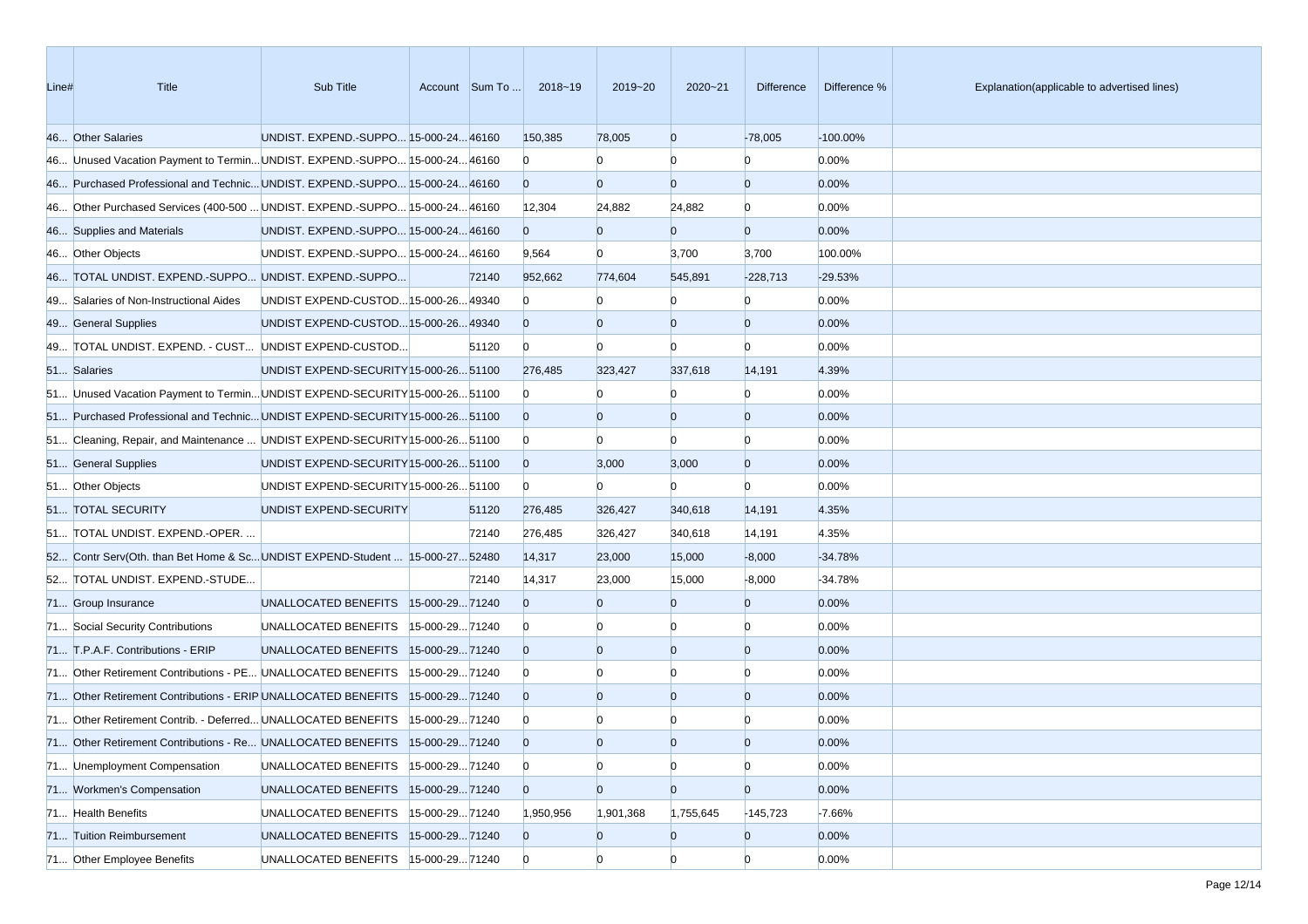| Line# | Title                                                                     | Sub Title        |                 | Account Sum To | 2018~19        | 2019~20        | $2020 - 21$    | <b>Difference</b> | Difference % | Explanation(applicable to advertised lines) |
|-------|---------------------------------------------------------------------------|------------------|-----------------|----------------|----------------|----------------|----------------|-------------------|--------------|---------------------------------------------|
|       | 71 Unused Sick Payment to Terminated UNALLOCATED BENEFITS                 |                  | 15-000-2971240  |                | $\overline{0}$ | $\Omega$       | $\overline{0}$ | $\overline{0}$    | 0.00%        |                                             |
|       | 71 Unused Vacation Pmt to Terminated/ UNALLOCATED BENEFITS                |                  | 15-000-2971240  |                | $\overline{0}$ |                | $\Omega$       | n                 | 0.00%        |                                             |
|       | 71 Unused Sick Payment to Terminated UNALLOCATED BENEFITS 15-000-29 71240 |                  |                 |                | $\overline{0}$ | $\Omega$       | $\overline{0}$ | $\overline{0}$    | 0.00%        |                                             |
|       | 71 TOTAL UNALLOCATED BENEFITS UNALLOCATED BENEFITS                        |                  |                 | 71260          | 1,950,956      | 1,901,368      | 1,755,645      | $-145,723$        | $-7.66%$     |                                             |
|       | 71 TOTAL PERSONAL SERVICES - E                                            |                  |                 | 72140          | 1,950,956      | 1,901,368      | 1,755,645      | $-145,723$        | $-7.66%$     |                                             |
|       | 72 TOTAL UNDISTRIBUTED EXPENDI                                            |                  |                 | 72260          | 4,933,916      | 4,709,166      | 4,732,742      | 23,576            | 0.50%        |                                             |
|       | 72 TOTAL GENERAL CURRENT EXPE                                             |                  |                 | 84060          | 12,007,169     | 11,705,325     | 11,847,262     | 141,937           | 1.21%        |                                             |
|       | 73 Kindergarten                                                           | <b>EQUIPMENT</b> | 15-110-1075880  |                | $\Omega$       |                |                |                   | 0.00%        |                                             |
|       | 73 Grades 1-5                                                             | <b>EQUIPMENT</b> | 15-120-1075880  |                | $\overline{0}$ | $\Omega$       | $\overline{0}$ | $\Omega$          | 0.00%        |                                             |
|       | 73 Grades 6-8                                                             | <b>EQUIPMENT</b> | 15-130-1075880  |                | $\overline{0}$ |                | $\Omega$       | $\Omega$          | 0.00%        |                                             |
|       | 73 Grades 9-12                                                            | <b>EQUIPMENT</b> | 15-140-1075880  |                | $\overline{0}$ | $\overline{0}$ | $\overline{0}$ | $\overline{0}$    | 0.00%        |                                             |
|       | 74 Cognitive - Mild                                                       | <b>EQUIPMENT</b> | 15-201-1075880  |                | $\overline{0}$ |                | $\Omega$       | $\Omega$          | 0.00%        |                                             |
|       | 74 Cognitive - Moderate                                                   | <b>EQUIPMENT</b> | 15-202-1075880  |                | $\overline{0}$ | $\Omega$       | $\overline{0}$ | $\Omega$          | 0.00%        |                                             |
|       | 74 Learning and/or Language Disabilities EQUIPMENT                        |                  | 15-204-1075880  |                | $\overline{0}$ |                | $\Omega$       | n                 | 0.00%        |                                             |
|       | 74 Visual Impairments                                                     | <b>EQUIPMENT</b> | 15-206-1075880  |                | $\overline{0}$ | $\Omega$       | $\overline{0}$ | $\overline{0}$    | 0.00%        |                                             |
|       | 74 Auditory Impairments                                                   | <b>EQUIPMENT</b> | 15-207-1075880  |                | $\overline{0}$ |                | $\Omega$       | $\Omega$          | 0.00%        |                                             |
|       | 74 Behavioral Disabilities                                                | <b>EQUIPMENT</b> | 15-209-1075880  |                | $\overline{0}$ | $\Omega$       | $\overline{0}$ | $\overline{0}$    | 0.00%        |                                             |
|       | 74 Multiple Disabilities                                                  | <b>EQUIPMENT</b> | 15-212-1075880  |                | $\bf{0}$       |                | $\Omega$       | n                 | 0.00%        |                                             |
|       | 74 Resource Room/Resource Center                                          | <b>EQUIPMENT</b> | 15-213-1075880  |                | $\overline{0}$ | $\Omega$       | $\overline{0}$ | $\Omega$          | 0.00%        |                                             |
|       | 74 Autism                                                                 | <b>EQUIPMENT</b> | 15-214-1075880  |                | $\overline{0}$ |                | $\Omega$       |                   | 0.00%        |                                             |
|       | 74 Preschool Disabilities - Part-Time                                     | <b>EQUIPMENT</b> | 15-215-1075880  |                | $\overline{0}$ | $\Omega$       | $\overline{0}$ | $\overline{0}$    | 0.00%        |                                             |
|       | 74 Preschool Disabilities - Full-Time                                     | <b>EQUIPMENT</b> | 15-216-1075880  |                | $\overline{0}$ |                | $\Omega$       | n                 | 0.00%        |                                             |
|       | 74 Cognitive - Severe                                                     | <b>EQUIPMENT</b> | 15-222-1075880  |                | $\overline{0}$ | $\Omega$       | $\overline{0}$ | $\overline{0}$    | 0.00%        |                                             |
|       | 74 Basic Skills/Remedial - Instruction                                    | <b>EQUIPMENT</b> | 15-230-1075880  |                | $\overline{0}$ |                | $\Omega$       |                   | 0.00%        |                                             |
|       | 74 Bilingual Education - Instruction                                      | <b>EQUIPMENT</b> | 15-240-1075880  |                | $\overline{0}$ | $\Omega$       | $\overline{0}$ | $\Omega$          | 0.00%        |                                             |
|       | 75 Vocational Programs - Local - Instru EQUIPMENT                         |                  | 15-3XX-1 75880  |                | $\overline{0}$ |                |                |                   | 0.00%        |                                             |
|       | 75 At-Risk Programs                                                       | <b>EQUIPMENT</b> | 15-42X-1075880  |                | $\Omega$       | $\Omega$       | $\Omega$       | $\Omega$          | 0.00%        |                                             |
|       | 75 School-Sponsored and Other Instruc EQUIPMENT                           |                  | 15-4XX-1 75880  |                | $\overline{0}$ | $\overline{0}$ | $\overline{0}$ | $\overline{0}$    | 0.00%        |                                             |
|       | 75 Undistributed Expenditures - Instructi EQUIPMENT                       |                  | 15-000-1075880  |                | $\overline{0}$ | $\overline{0}$ | 54,500         | 54,500            | 100.00%      |                                             |
|       | 75 Undist.Expend.-Support Serv.-Stude EQUIPMENT                           |                  | 15-000-2175880  |                | $\overline{0}$ | $\overline{0}$ | $\bf{0}$       | $\Omega$          | 0.00%        |                                             |
|       | 75 Undist.Expend.-Support Serv. - Inst.  EQUIPMENT                        |                  | 15-000-2275880  |                | $\overline{0}$ | $\overline{0}$ | $\mathbf{0}$   | $\bf{0}$          | 0.00%        |                                             |
|       | 75 Undistributed Expenditures - School  EQUIPMENT                         |                  | 15-000-24 75880 |                | $\overline{0}$ | $\overline{0}$ | $\overline{0}$ | $\Omega$          | 0.00%        |                                             |